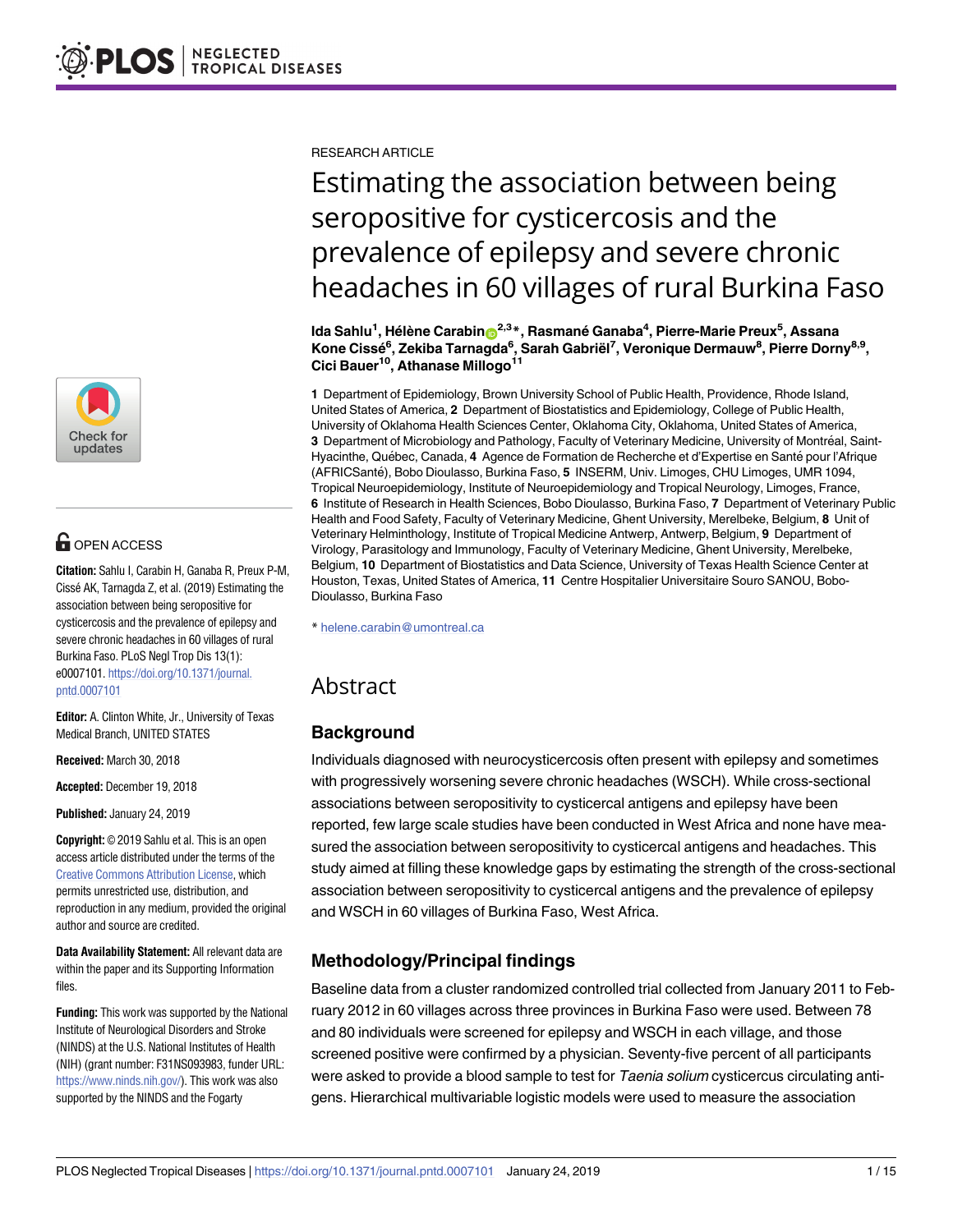<span id="page-1-0"></span>International Center at the NIH under the Brain in the Developing World: Research across the life span program (grant number: R01NS064901, funder URLs: <https://www.ninds.nih.gov/> and <https://www.fic.nih.gov/Pages/Default.aspx>). Ida Sahlu was also supported by the National Institute of Child Health and Human Development at the NIH (grant number: T32HD007338, funder URL: <https://www.nichd.nih.gov/>). The funders had no role in study design, data collection and analysis, decision to publish, or preparation of the manuscript.

**Competing interests:** The authors have declared that no competing interests exist.

between seropositivity to cysticercal antigens and epilepsy (lifetime and active) as well as WSCH. Among 3696 individuals who provided a blood sample, 145 were found to have epilepsy only, 140 WSCH only and 19 both. There were positive associations between seropositivity to cysticercal antigens and active epilepsy (prevalence odds ratio (POR): 2.40 (95%CI: 1.15–5.00)) and WSCH (POR: 2.59 (1.34–4.99)).

#### **Conclusions/Significance**

Our study is the first to demonstrate a cross-sectional association between seropositivity to cysticercal antigens and WSCH in a large community-based study conducted in West Africa. The measured cross-sectional association had a strength similar to the ones previously observed between seropositivity to cysticercal antigens and lifetime or active epilepsy. As a result, preventing new cysticercosis cases in communities may reduce the prevalence of these two important neurological disorders.

#### Author summary

*Taenia solium* is a parasite that can be transmitted between humans and pigs in areas with poor sanitation and pig management practices. When this parasite infects the human brain, it can cause epilepsy or severe headaches. Our study aimed to measure the association between being seropositive to cysticercal antigens and having epilepsy (lifetime and active) or severe headaches in 60 villages of Burkina Faso. We found that active epilepsy and severe headaches were associated with seropositivity to cysticercal antigens. These results confirm prior studies which suggested an association between being seropositive for cysticercal antigens and these two neurological symptoms. Preventing cysticercosis could reduce new cases of these two neurological symptoms from occurring.

## **Introduction**

Epilepsy is reported to disproportionately affect rural low income countries  $[1]$  $[1]$  $[1]$ , with lifetime epilepsy estimated to being nearly three times higher in rural developing countries compared to developed countries [[1\]](#page-12-0). The prevalence of epilepsy is also reported to vary within sub-Saharan Africa (SSA) [\[2](#page-12-0)], potentially due to the distribution of risk factors across populations as well as variable impacts of selection and misclassification error biases in the published literature [[2–4\]](#page-12-0).

The prevalence of active headache disorders, in contrast to epilepsy, has consistently been reported to be the highest in high income countries [\[5](#page-12-0)]. In a review of 107 studies, the prevalence of current migraine was found to be highest in Europe at 15% and lowest in Africa at 5%, but the latter estimate was based on only seven studies [\[5](#page-12-0)]. Four community-based prevalence studies from SSA have reported one-year prevalence estimates for migraines and tension-type headaches ranging from 3.0% to 5.4% and 1.7% to 7.0%, respectively [[6](#page-12-0)–[9](#page-12-0)].

Neurocysticercosis (NCC) is suspected to play a role in the elevated prevalence of epilepsy in some low income countries [\[10\]](#page-12-0). NCC results from infection of the central nervous system with the larval stage of the tapeworm *Taenia solium* [\[11,12](#page-12-0)]. When humans or pigs harbor the larval stage of *T*. *solium*, the infection is referred to as human cysticercosis or porcine cysticercosis, respectively [[13](#page-12-0)]. Human cysticercosis is acquired by ingesting *T*. *solium* eggs excreted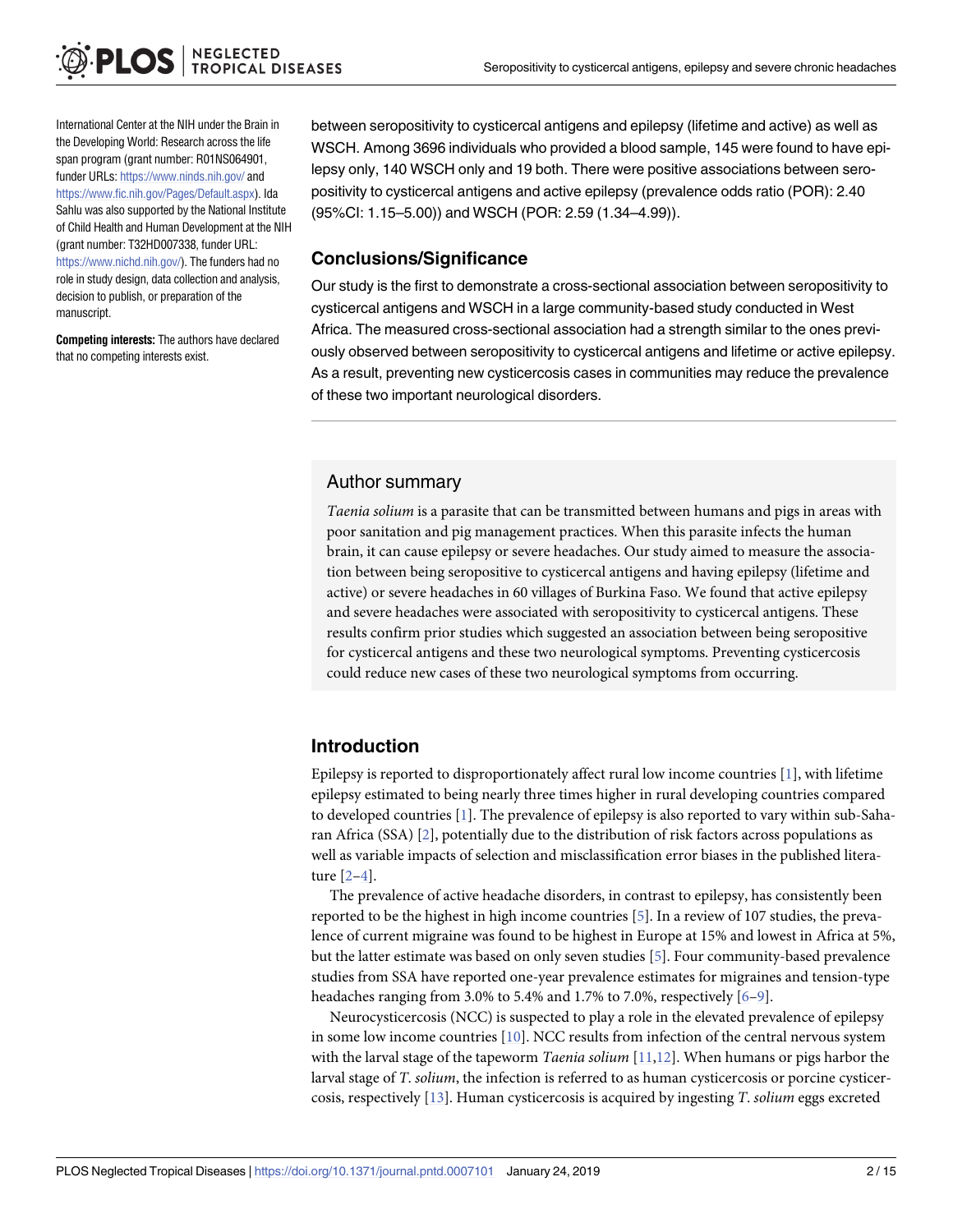<span id="page-2-0"></span>in the feces of a human carrier of the adult cestode (i.e. taeniosis cases) [[14](#page-12-0)]. Epilepsy and progressively worsening severe chronic headaches (WSCH) were shown in a meta-analysis to be the two most commonly reported neurological clinical manifestations among individuals with a diagnosis of NCC [[15\]](#page-12-0).

Two meta-analyses suggested that seropositivity to circulating antigens (current infection) or antibodies of cysticercosis (previous or current exposure to infection) were associated with epilepsy [[16](#page-12-0)[,17\]](#page-13-0). These meta-analyses demonstrated very limited evidence on the association between seropositivity to cysticercal antigens and epilepsy in community-based studies. Indeed, of the 38 unique studies included in these two meta-analyses, three used a combination of tests to detect seropositivity to cysticercal antigens and antibodies while only two focused on the association between seropositivity to cysticercal antigens and epilepsy [[16](#page-12-0),[17](#page-13-0)]. Of those, three studies found a positive association, including the two studies that examined the association between seropositivity to cysticercal antigens only and epilepsy, but the small sample sizes resulted in wide confidence intervals [[18](#page-13-0)–[20](#page-13-0)]. Therefore, more studies with larger sample sizes evaluating the association between seropositivity to cysticercal antigens and epilepsy are needed.

The association between seropositivity to cysticercal antigens or antibodies, and headaches is even less studied. Only one community-based study conducted in Ecuador is available, which reported a prevalence odds ratio (POR) of 3.1 (95% CI: 1.1–8.5) between seropositivity to cysticercal antibodies and migraines [[21](#page-13-0)]. A similar POR was found between the presence of intra-parenchymal NCC lesions and migraines [[21](#page-13-0)]. No NCC lesions were found among those with tension-type headaches. In a more recent study, intraparenchymal calcified lesions of NCC were found to be associated with lifetime prevalence of headaches and intense headaches [\[22\]](#page-13-0). Hence, there is growing evidence of a possible association between cysticercosis and headaches, but no study has investigated the association between seropositivity to cysticercal antigens and headaches.

The aim of this paper is to examine whether the presence of *T*. *solium* cysticercus circulating antigens is associated with the prevalence of epilepsy and WSCH in a large communitybased study conducted in 60 villages across three provinces in Burkina Faso. These results will help determine whether cysticercosis is a potential modifiable risk factor for epilepsy and WSCH.

#### **Methods**

#### **Research design**

This study is a prevalence case-control study of epilepsy and WSCH using the baseline cross-sectional component of a cluster randomized controlled trial aimed at estimating the effectiveness of an educational intervention to reduce the incidence of cysticercosis in humans [\[23](#page-13-0)]. The baseline participant recruitment and data collection took place from February 2011 to January 2012.

#### **Study sample**

The aim of the sampling strategy was to screen 80 individuals for epilepsy and WSCH in each village, of whom 60 would provide a blood sample for the detection of circulating cysticercal antigens. One person per concession—a compound consisting of a chief and one to several households—was sampled, resulting in up to 80 individuals in 80 concessions sampled per village. The study took place in 60 villages across three provinces. Details on villages and concessions' selection are provided elsewhere [\[24,25](#page-13-0)]. Briefly, 60 eligible villages located in 30 administrative departments were selected for future block randomization of the intervention [\[23\]](#page-13-0).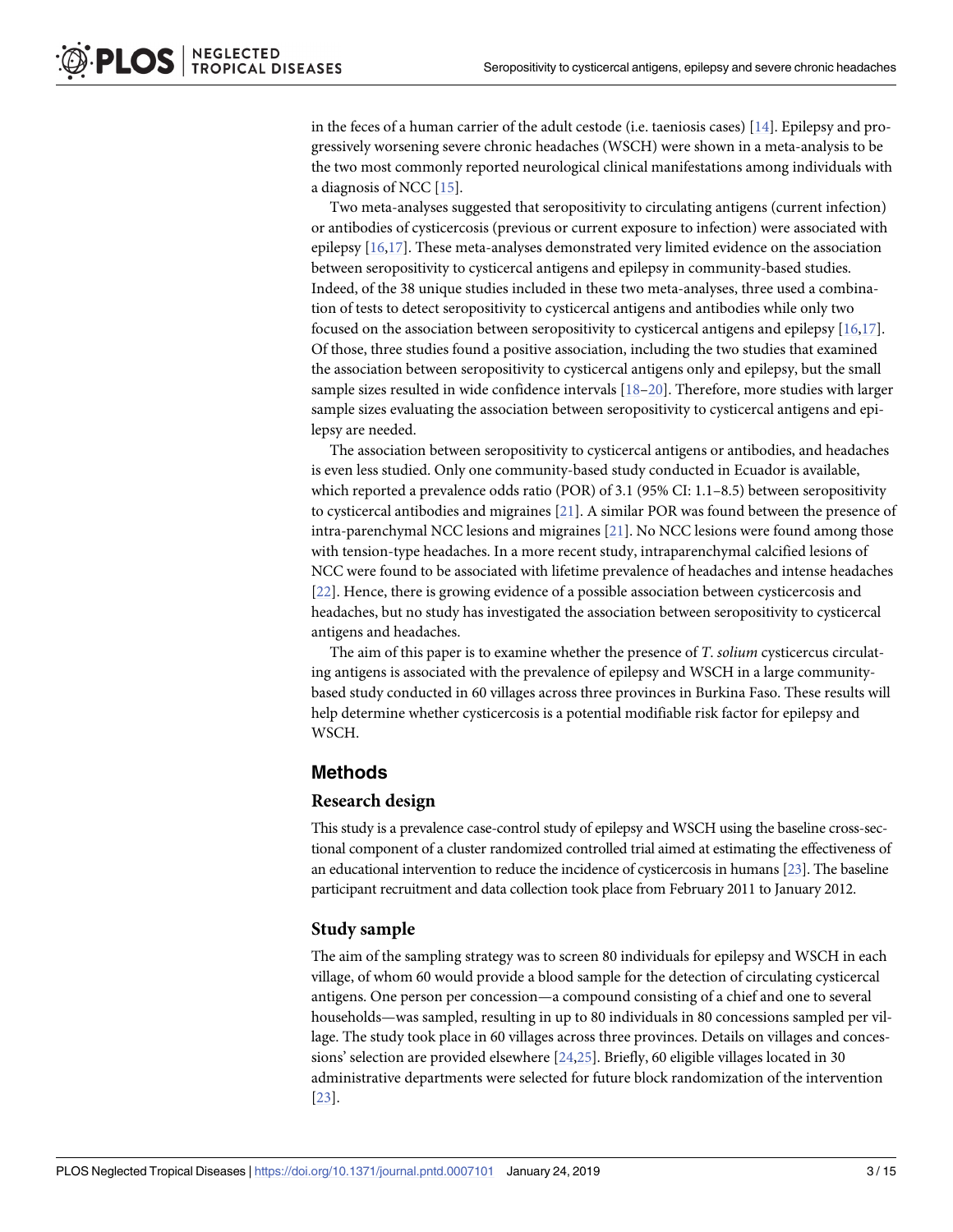### <span id="page-3-0"></span>**Selection of participants**

In each selected concession, the chief was asked for consent and to enumerate all households, of which one was randomly selected. The selected household head was asked for his or her consent and to list all members older than 5 years of age living in the household along with information on which members had epilepsy. One household member was randomly selected and asked for consent. The first 60 consenting individuals were asked to provide a blood sample and to answer a screening questionnaire. If an individual did not consent to give a blood sample, he or she was invited to participate in the questionnaire component of the study. Once 60 individuals consented to provide blood samples, all other sampled individuals were invited to participate in the screening questionnaire only, until a total of up to 80 participants were enrolled in each village. All participants confirmed as having epilepsy or WSCH were also asked to provide a blood sample. Few refused to participate in the serological component of the study and all agreed to participate in the screening questionnaire component.

#### **Measurement and definition of epilepsy and severe chronic headaches**

A screening questionnaire for epileptic seizures, epilepsy and WSCH was administered to all participants. The part of the questionnaire concerning epilepsy was based on the International League Against Epilepsy (ILAE) screening of epilepsy questionnaire developed by Preux *et al*. [\[26\]](#page-13-0), and had been used by this research group in Burkina Faso in three villages in prior studies [\[18,27\]](#page-13-0). The questionnaire was further adapted to capture NCC-related headaches [[28](#page-13-0)]. Individuals that screened positive were invited to be evaluated by a study physician, trained by a neurologist, for confirmation. In addition, 231 individuals screened negative were randomly selected to be examined by the physician in 37 villages. All physicians' diagnoses were reviewed by the study neurologist. All confirmed cases of epilepsy and WSCH were invited to have a CT-scan, but results of this test will be reported elsewhere.

The primary outcomes of this study were neurologist-confirmed epilepsy and WSCH. Epilepsy was defined as more than one seizure of central nervous system origin without apparent cause in a lifetime [[29](#page-13-0)]. Active epilepsy was defined as having had a seizure within the preceding five years, to allow for comparison across studies [[19,30\]](#page-13-0). Individuals that did not meet the case definition of epilepsy were considered as epilepsy-free [\[31\]](#page-13-0). Six individuals diagnosed with single seizure only were excluded from all analyses. WSCH were defined as symptoms currently occurring more than once a week for more than two weeks, with each episode lasting for at least 3 hours and with a pain intensity that affected the ability to work, play, attend school or carry out usual activities or that requires analgesics [\[32\]](#page-13-0). Headaches also had to be progressively worsening in severity. This definition of WSCH was based on the headache definition by Jensen and Stovner [[33](#page-13-0)] and adapted to capture characteristics specific to NCC [[28](#page-13-0)].

#### **Measurement and definition of the primary exposure**

The primary exposure was the presence of circulating cysticercal antigens in the blood as an indicator of the presence of viable cysticerci. The presence of circulating cysticercal antigens in the serum was measured using the B158/B60 enzyme-linked immunosorbent assay (Ag-ELISA) [\[34,35](#page-13-0)]. In a study conducted in Ecuador, this test was reported to have a sensitivity of 90% (95%BCI: 80–99%) and a specificity of 98% (95%BCI: 97–99%) to detect current cysticercosis [[36](#page-13-0)]. In people with epilepsy, this test was reported to have sensitivities of 100% (95%CI: 54–100%) and 28% (95%CI: 13–47%) to detect active and inactive NCC lesions, respectively, while the specificity was estimated to be 83% (95% CI: 70–93%) for both[\[34\]](#page-13-0). Blood samples were collected by venipuncture and placed in 10 ml Venosafe serum gel tubes. Each sample was tested in duplicate wells of the ELISA. The mean Optical Density (OD) for each sample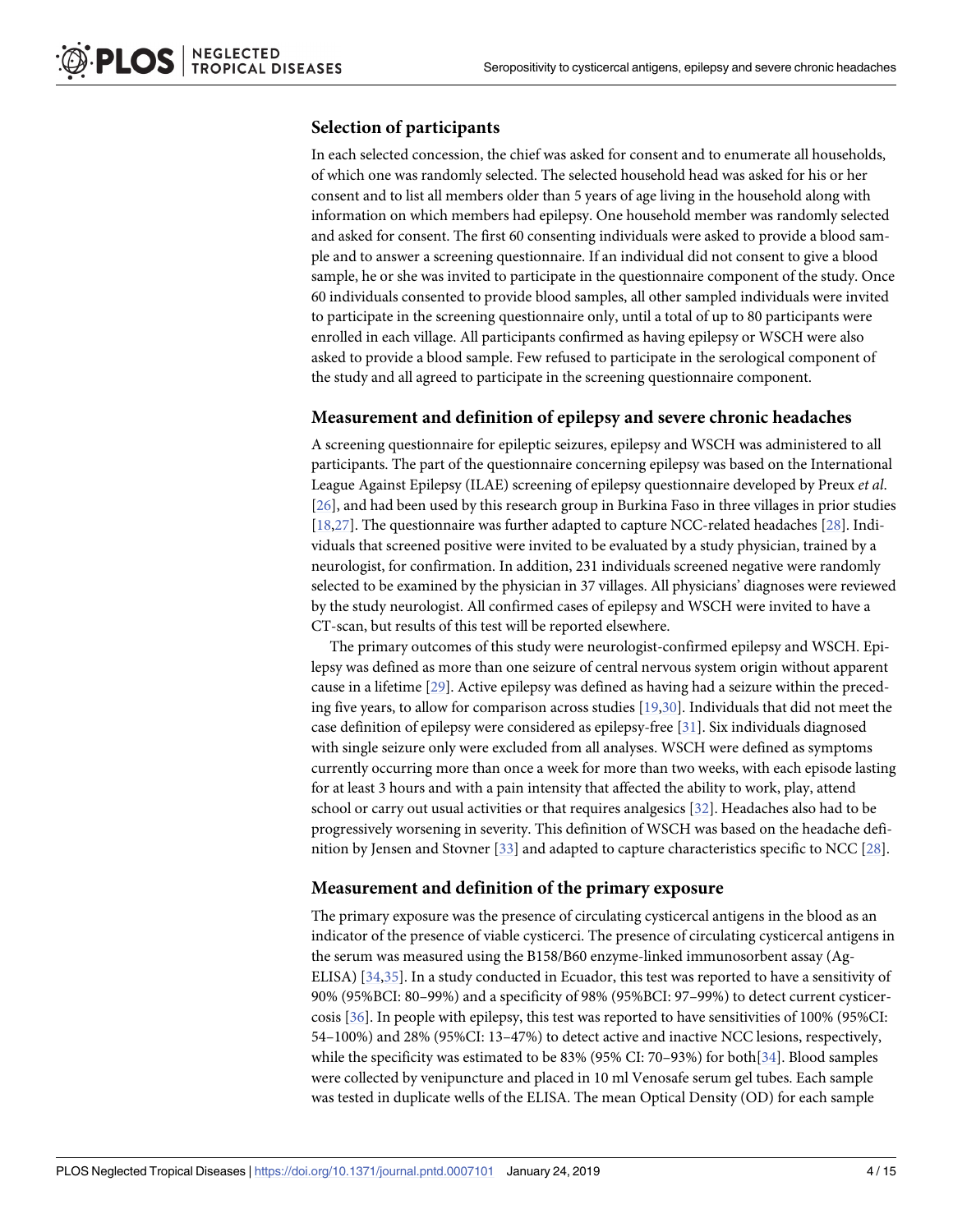<span id="page-4-0"></span>was obtained from the duplicate wells, which was then divided by a cut-off OD value to obtain a ratio. The cut-off OD was determined from a Student's-t distribution with 7 degrees of freedom and a type I error of 0.001 using the mean and variance OD of eight negative control sera. The sample was considered seropositive for cysticercal antigens if the ratio was greater than 1 [\[37\]](#page-14-0).

#### **Measurement of potential confounders and effect modifiers**

The screening questionnaire gathered information on age, gender, ever attending school, occupation, pork consumption behavior, and history and knowledge of infection with the adult form of *T*. *solium*. The senior woman of the selected individual's household was interviewed to gather information on pork preparation and consumption, and household members' latrine use and access. The number of individuals identified by the chief of the household as having epilepsy was used as a proxy for measuring genetic epilepsy.

#### **Statistical methods**

We first conducted descriptive analyses of the study population characteristics and of each outcome. In all models, individuals screening negative among those not seen by a physician and without confirmed epilepsy and WSCH among those seen by a physician were considered as not having the outcome of interest. We then estimated the crude associations between these characteristics and the prevalence of lifetime epilepsy, active epilepsy and WSCH using hierarchical logistic regression models with village-level and province-level random-effect intercepts. To account for the sampling design, all models adjusted for the type of concession sampled (see [\[24\]](#page-13-0) for details).

To assess the relationship between seropositivity to cysticercal antigens and the two outcomes of interest while adjusting for confounding, we developed directed acyclic graphs (DAGs) with DAGitty [\[38\]](#page-14-0) based on *a priori* knowledge. We considered the reported age, previous school attendance, gender, occupation, pork consumption, and latrine access reported by the mother as potential confounding variables. Using the DAGS, we determined the minimal set to adjust for confounding and measure the unbiased association between seropositivity to cysticercal antigens and both outcomes were: age, gender and whether the individual had ever attended school. In the model for epilepsy, we also adjusted for whether the individual came from a household with more than one individual with epilepsy. Age was categorized into three groups as 6–17 years, 18–40 years and 41 years and above.

Risk factors identified as associated with seropositivity to cysticercal antigens in Carabin *et al*., 2015 [[25](#page-13-0)] were used to impute the values of missing Ag-ELISA results. The results of the models with and without imputed data for Ag-ELISA were similar, therefore we only present results without imputed data.

For the multivariable models, hierarchical logistic regression models were used to measure the association between seropositivity to cysticercal antigens and lifetime epilepsy, active epilepsy and WSCH adjusted for the confounding variables. We reported the POR and the associated confidence interval (95%CI).

All analyses were conducted with Stata 14.

#### **Ethical review**

This study was approved by the Institutional Review Board at the University of Oklahoma Health Sciences Center and the ethical review panel at the Centre MURAZ (Burkina Faso). All participants were given written consent forms that were read by the field staff. Consent forms were signed or marked with an X or a fingerprint by those who were unable to write. All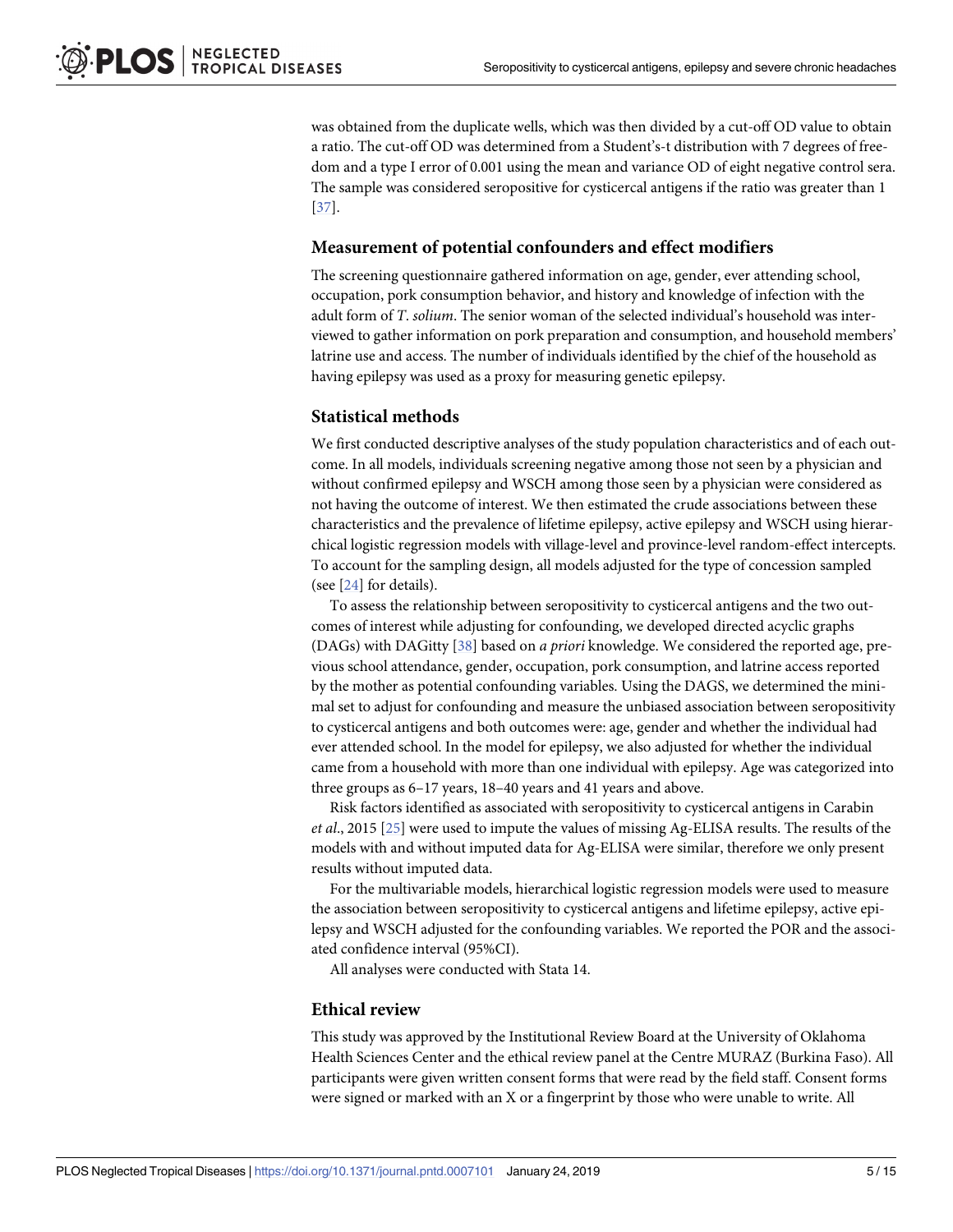<span id="page-5-0"></span>consent forms were signed by a witness. For those less than 16 years of age but 5 or greater, parents gave consent for their children. Assent was given by individuals aged 10 to 15 years. The field staff answered participants' questions. As an incentive to participate in the study, all participants were given a bar of soap.

### **Results**

A total of 4794 participants consented to the questionnaire component of the study, 4775 answered all the screening questions among whom 3708 provided a blood sample for the detection of circulating cysticercal antigens. Six of the samples could not be analyzed due to small volume of serum available and an additional six with single seizures only were excluded, leaving 3696 individuals for the analysis (Fig 1).

A total of 614 individuals screened positive for epilepsy, WSCH or both, among whom 583 (95.0%) were examined by a medical doctor to confirm their diagnosis. Among those screened negative for epilepsy and WSCH, 201 were randomly selected for examination by a medical doctor to confirm their diagnosis.

[Table](#page-6-0) 1 shows the characteristics of the study population. There were 145, 140 and 19 individuals diagnosed as having lifelong epilepsy, WSCH and both, respectively. These included 9, 16 and 2 individuals with confirmed lifetime epilepsy, WSCH and both, respectively, from individuals who had initially screened negative. Of the 164 people diagnosed with lifelong epilepsy, 125 (76.2%) had active epilepsy. The proportion of seropositivity to cysticercal antigens was 3.4% in the entire study population. There was a high proportion of individuals that had never attended school (70.4%) and did not have access to a latrine (87.9%). A small proportion of household chiefs reported that more than one person had epilepsy in their household (0.7%).

There were  $11$  (6.7%),  $12$  (7.6%) and  $106$  (3.1%) individuals who were seropositive to cysticercal antigens among those with confirmed lifetime epilepsy, WSCH and without confirmed epilepsy or WSCH, respectively. [Table](#page-8-0) 2 shows the POR of lifetime and active epilepsy as well as of WSCH associated with seropositivity to cysticercal antigens from the univariable and



Fig 1. Flow chart of the study sample across 60 villages in three provinces of Burkina Faso, 2011-2012.

<https://doi.org/10.1371/journal.pntd.0007101.g001>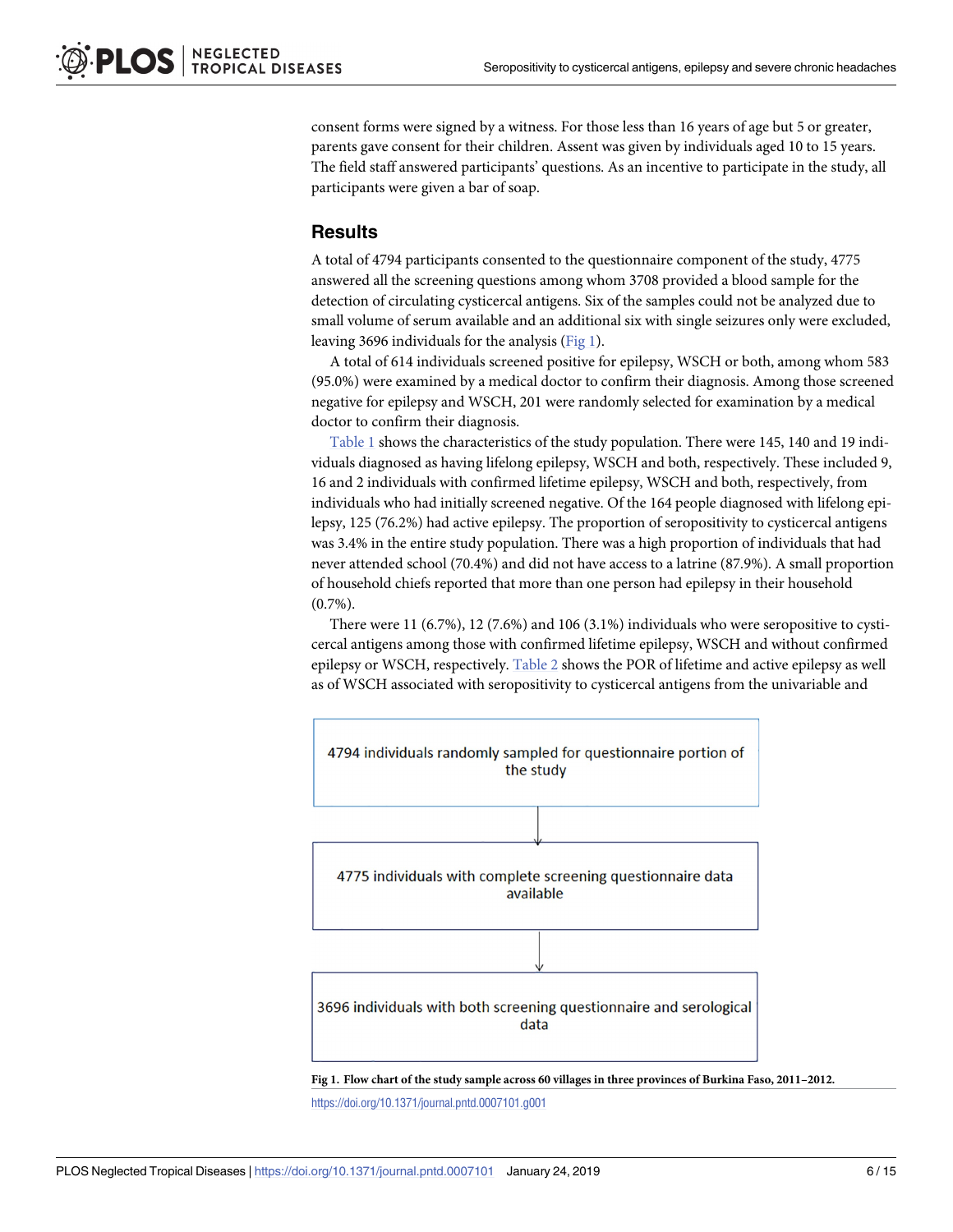| Variable                                   | Characteristic                                           | N(%)                       |
|--------------------------------------------|----------------------------------------------------------|----------------------------|
| Confirmed neurological diagnosis           | Lifetime epilepsy                                        | 164 $(4.4\%)$ <sup>a</sup> |
|                                            | Active epilepsy                                          | 125 (3.4%)                 |
|                                            | <b>WSCH</b> <sup>b</sup>                                 | 159 (4.3%)                 |
|                                            | None                                                     | 3392<br>(91.8%)            |
| Seropositivity to cysticercal antigens     | Negative                                                 | 3569<br>$(96.6\%)$         |
|                                            | Positive                                                 | 127 (3.4%)                 |
| Province                                   | Boulkiemde                                               | 1834<br>$(49.6\%)$         |
|                                            | Nayala                                                   | 599<br>$(16.2\%)$          |
|                                            | Sanguie                                                  | 1263<br>$(34.2\%)$         |
| Age (16 missing)                           | $6-17$ years                                             | 1180<br>$(32.1\%)$         |
|                                            | 18-40 years                                              | 1281<br>$(34.8\%)$         |
|                                            | 41 years and older                                       | 1219<br>$(33.1\%)$         |
| Gender (1 missing)                         | Female                                                   | 2033<br>$(55.0\%)$         |
|                                            | Male                                                     | 1662<br>$(45.0\%)$         |
| Have you ever attended school? (1 missing) | N <sub>0</sub>                                           | 2602<br>$(70.4\%)$         |
|                                            | Yes                                                      | 1093<br>$(29.6\%)$         |
| Occupation (1 missing)                     | Student/Pupil                                            | 726<br>(19.7%)             |
|                                            | Farmer/gardener                                          | 1377<br>(37.3%)            |
|                                            | Housewife/house cleaner                                  | 1320<br>(35.7%)            |
|                                            | Commerce/ Salaried/ Skilled self-employed/<br>Unemployed | 272 (7.4%)                 |
| Access to a latrine (28 missing)           | No                                                       | 3223<br>$(87.9\%)$         |
|                                            | Yes                                                      | 445<br>$(12.1\%)$          |
| Where do you eat pork? (3 missing)         | Never ate pork                                           | 896<br>(24.3%)             |
|                                            | Eat pork at home only                                    | 1256<br>$(34.0\%)$         |
|                                            | Eat pork in other home                                   | 429<br>$(11.6\%)$          |
|                                            | Eat pork at the village market                           | 596<br>$(16.1\%)$          |
|                                            | Eat pork in another village market                       | 215 (5.8%)                 |
|                                            | Ate pork before, not now                                 | 301 (8.2%)                 |

#### <span id="page-6-0"></span>[Table](#page-5-0) 1. Characteristics of 3696 individuals in the study population across 60 villages in rural Burkina Faso, Feb**ruary 2011-January 2012.**

(*Continued*)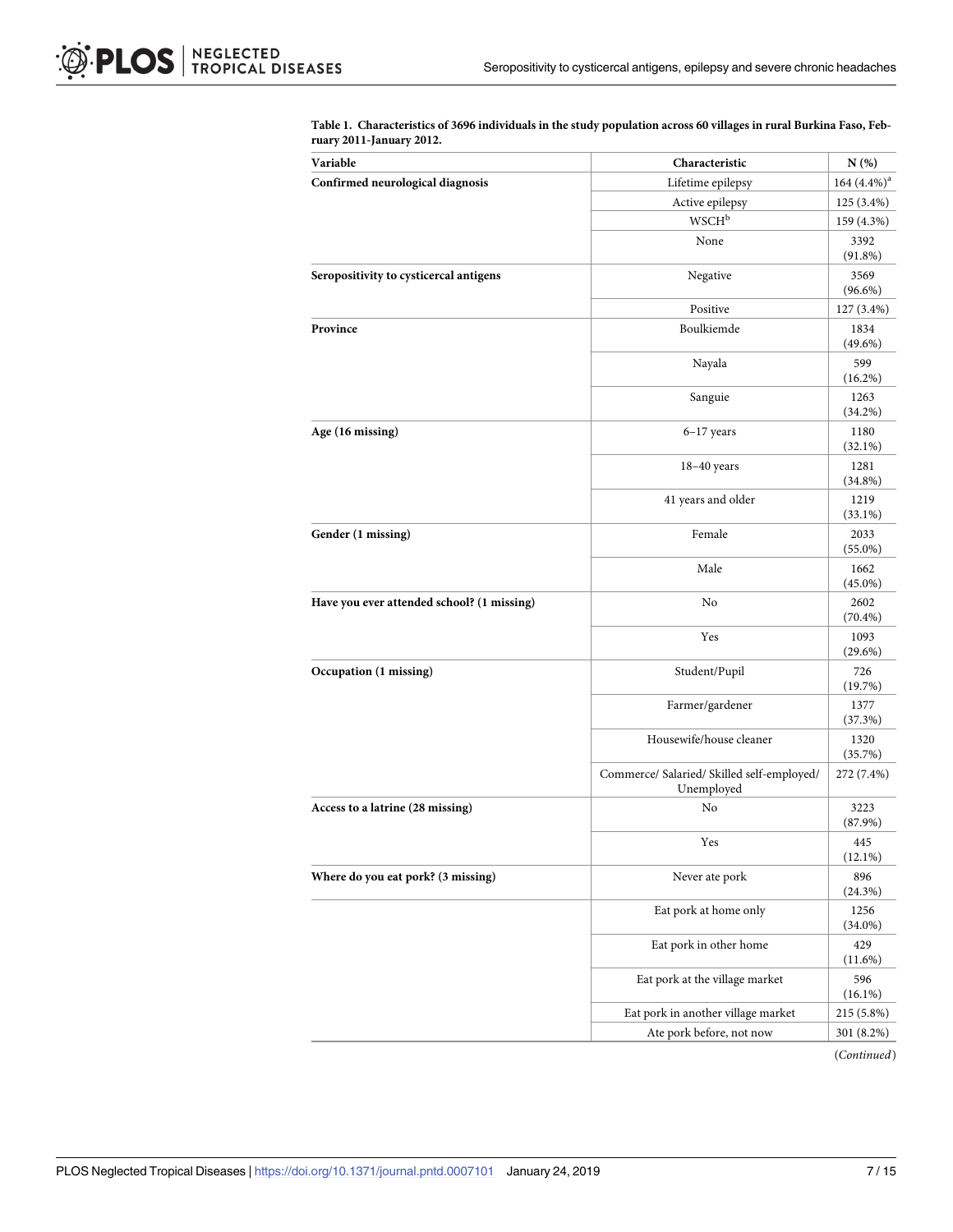**Table 1.** (Continued)

| Variable                                                           | Characteristic         | $N(\%)$            |
|--------------------------------------------------------------------|------------------------|--------------------|
| Have more than one household member with<br>epilepsy? (20 missing) | No                     | 3652<br>$(99.3\%)$ |
|                                                                    | Yes                    | 24 (0.7%)          |
| Type of concession                                                 | Sow                    | 500<br>$(13.5\%)$  |
|                                                                    | Piglet                 | 1395<br>$(37.4\%)$ |
|                                                                    | Any type of concession | 1801<br>(48.7%)    |

<sup>a</sup> Includes the 125 individuals with active epilepsy and 19 individuals with both epilepsy and WSCH. <sup>b</sup> Includes the 19 individuals with both epilepsy and WSCH.

<https://doi.org/10.1371/journal.pntd.0007101.t001>

multivariable hierarchical logistic models. In the univariable models, seropositivity to cysticercal antigens was associated with lifetime epilepsy (POR: 2.19 (95%CI: 1.14–4.19), active epilepsy (POR: 2.65 (95%CI: 1.34–5.23) and WSCH (POR: 2.68 (95%CI: 1.42–5.03)). In the multivariable models adjusted for the minimal set of confounders identified with the DAGs, the association between seropositivity to cysticercal antigens and active epilepsy (POR: 2.40 (95%CI: 1.15–5.00) and WSCH (POR: 2.59 (1.34–4.99)) decreased but remained statistically significant while the strength of the association for lifetime epilepsy became statistically nonsignificant (POR: 1.89 (95%CI: 0.94–3.79)). For lifetime and active epilepsy, adjustment for the minimal set has to be interpreted with care because, empirically, age, gender and school attendance were not associated with lifetime and active epilepsy among those seronegative to cysticercal antigens (i.e. the unexposed), making these variables non confounding variables in our dataset. A model only adjusting for the presence of more than one person with epilepsy in the household resulted in a POR of 2.18 (95%CI: 1.13–4.21) for lifetime epilepsy and 2.63 (95%CI: 1.32–5.26) for active epilepsy.

The strength of the associations between the socio-demographic variables explored and lifetime epilepsy, active epilepsy and WSCH are presented in [Table](#page-8-0) 2. For the variables identified as being part of the minimal adjustment set in the DAGs, being an adult (18–40 years, and 41 years and above compared to 6–17 years), a woman and attending school showed statistically significant associations with WSCH but not lifetime or active epilepsy in the univariable hierarchical logistic models. Living in a household with more than one person with epilepsy was associated with higher prevalence odds of lifetime and active epilepsy compared to those who do not in the univariable models. In the multivariable models assessing the association between seropositivity to cysticercal antigens and lifetime and active epilepsy, only the effect of having more than one person with epilepsy was statistically significant. The effect of older age groups and being a female remained statistically significant in the multivariable model for WSCH, but school attendance became statistically non-significant, primarily due to the confounding effect of age and gender.

Of the other variables explored but not part of the minimal set in the multivariable models, individuals with an occupation other than being a pupil had a higher prevalence odds of WSCH and of lifetime epilepsy, but this was confounded by age. Declaring having eaten pork in the past but not anymore was associated with higher prevalence odds of both epilepsy and WSCH compared to those declaring never having eaten pork. Declaring eating pork at home only, in another home and at the village market was associated with higher prevalence odds of lifetime and active epilepsy, compared to those declaring never having eaten pork.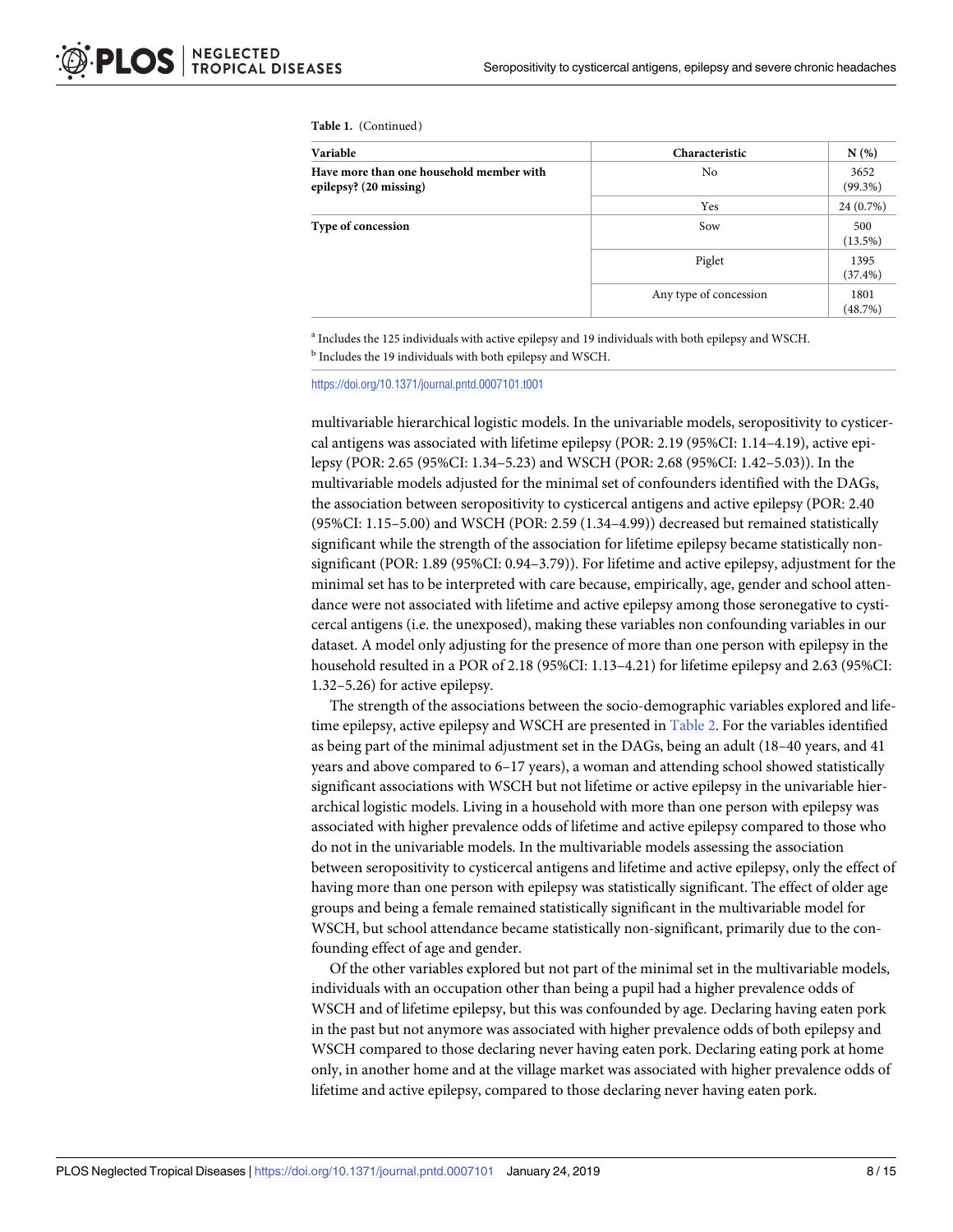<span id="page-8-0"></span>[Table](#page-5-0) 2. Distribution of socio-demographic characteristics according to the neurological outcome and the associated prevalence odds ratios (POR) (95%CI) for lifetime epilepsy, active epilepsy and progressively worsening severe chronic headaches (WSCH) from univariable and multivariable hierarchical logistic models in **3696 individuals across 60 villages in rural Burkina Faso, February 2011-January 2012.**

|                                                                  |                                                       | No confirmed<br>neurological<br>outcome | Lifetime epilepsy |                                         |                                          | Active epilepsy   |                                        |                                          | <b>WSCH</b>         |                                     |                                             |
|------------------------------------------------------------------|-------------------------------------------------------|-----------------------------------------|-------------------|-----------------------------------------|------------------------------------------|-------------------|----------------------------------------|------------------------------------------|---------------------|-------------------------------------|---------------------------------------------|
| Characteristic                                                   |                                                       | N(%)                                    | N(%)              | Crude<br>POR (95%<br>CI                 | Adjusted<br>POR <sup>a</sup> (95%<br>CI) | N(%)              | Crude<br>POR (95%<br>$CI$ )            | Adjusted<br>POR <sup>a</sup> (95%<br>CI) | N(%)                | Crude<br>POR (95%<br>$CI$ )         | Adjusted<br>POR <sup>b</sup> (95%<br>$CI$ ) |
| Seropositive to<br>cysticercal antigens                          | Negative                                              | 3286 (96.9%)                            | 153<br>$(93.3\%)$ | Reference                               | Reference                                | 115<br>$(92.0\%)$ | Reference                              | Reference                                | 147<br>$(92.5\%)$   | Reference                           | Reference                                   |
|                                                                  | Positive                                              | $106(3.1\%)$                            | 11<br>$(6.7\%)$   | 2.19(1.14;<br>4.19)                     | 1.89(0.94;<br>3.79)                      | 10<br>$(8.0\%)$   | 2.65(1.34;<br>5.23)                    | 2.40(1.15;<br>5.00)                      | 12<br>$(7.6\%)$     | 2.68(1.42;<br>5.03)                 | 2.59(1.34;<br>4.99)                         |
| Age (16 missing)                                                 | $6-17$ years                                          | 1120 (33.2%)                            | 49<br>$(30.3\%)$  | Reference                               | Reference                                | 37<br>$(30.1\%)$  | Reference                              | Reference                                | 11<br>$(7.0\%)$     | Reference                           | Reference                                   |
|                                                                  | $18-40$ years                                         | 1172 (34.7%)                            | 57<br>$(35.2\%)$  | 1.15(0.78;<br>1.71)                     | 1.09(0.72;<br>1.66)                      | 49<br>$(39.8\%)$  | 1.31(0.84;<br>2.03)                    | 1.20(0.75;<br>1.92)                      | 60<br>$(38.0\%)$    | $5.24(2.73 -$<br>$(10.03)^*$        | 5.26(2.67;<br>$10.36$ <sup>*</sup>          |
|                                                                  | 41 years and<br>older                                 | 1087 (32.2%)                            | 56<br>$(34.6\%)$  | 1.25(0.84;<br>1.86)                     | 1.04(0.66;<br>1.64)                      | 37<br>$(30.1\%)$  | 1.06(0.66;<br>1.69)                    | 0.83(0.49;<br>1.40)                      | 87<br>$(55.1\%)$    | 8.73 (4.62-<br>$16.52$ <sup>*</sup> | 10.08(5.03;<br>$20.17$ <sup>*</sup>         |
| Gender (1 missing)                                               | Female                                                | 1845 (54.4%)                            | 85<br>$(51.8\%)$  | Reference                               | Reference                                | 65<br>$(52.0\%)$  | Reference                              | Reference                                | 118<br>$(74.2\%)$   | Reference                           | Reference                                   |
|                                                                  | Male                                                  | 1546 (45.6%)                            | 79<br>(48.2%)     | 1.09(0.80;<br>1.50)                     | 1.11(0.80;<br>1.54)                      | 60<br>$(48.0\%)$  | 1.09(0.76;<br>1.56)                    | 1.14(0.78;<br>1.66)                      | 41<br>$(25.8\%)$    | 0.41(0.29;<br>0.59)                 | 0.39(0.27;<br>$0.57$ <sup>*</sup>           |
| Have you ever<br>attended school (1<br>missing)                  | No                                                    | 2366 (69.8%)                            | 123<br>$(75.0\%)$ | Reference                               | Reference                                | 93<br>$(74.4\%)$  | Reference                              | Reference                                | 128<br>$(80.5\%)$   | Reference                           | Reference                                   |
|                                                                  | Yes                                                   | 1025 (30.2%)                            | 41<br>$(25.0\%)$  | 0.77(0.54;<br>1.11)                     | 0.72(0.47;<br>1.10)                      | 32<br>$(25.6\%)$  | 0.78(0.52;<br>1.18)                    | 0.71(0.44;<br>1.13)                      | 31<br>$(19.5\%)$    | $0.55(0.37 -$<br>$(0.83)^*$         | 1.42(0.90;<br>2.23)                         |
| Type of concession                                               | Sow                                                   | 455 (14.4%)                             | 27<br>$(16.5\%)$  | Reference                               | Reference                                | 20<br>$(16.0\%)$  | Reference                              | Reference                                | 20<br>$(12.6\%)$    | Reference                           | Reference                                   |
|                                                                  | Piglet                                                | 1268 (37.4%)                            | 72<br>$(43.9\%)$  | 0.95(0.60;<br>1.49)                     | 0.92(0.58;<br>1.46)                      | 55<br>$(44.0\%)$  | 0.98(0.58;<br>1.66)                    | 0.95(0.56;<br>1.62)                      | 61<br>(38.3%)       | 1.09(0.65;<br>1.83)                 | 1.04(0.61;<br>1.76)                         |
|                                                                  | Any                                                   | 1669 (49.2%)                            | 65<br>$(39.6\%)$  | 0.66(0.41;<br>1.05)                     | 0.62(0.39;<br>$(1.00)^*$                 | 50<br>$(40.0\%)$  | 0.69(0.42;<br>1.17)                    | 0.64(0.38;<br>1.11)                      | 78<br>$(49.1\%)$    | 1.07(0.64;<br>1.77)                 | 1.03(0.62;<br>1.73)                         |
| More than 1<br>household member<br>with epilepsy (20<br>missing) | No                                                    | 3359 (99.6%)                            | 155<br>$(94.5\%)$ | Reference                               | Reference                                | 118<br>$(94.4\%)$ | Reference                              | Reference                                | $NA***$             | $NA***$                             | $NA***$                                     |
|                                                                  | Yes                                                   | $14(0.4\%)$                             | 9<br>$(5.5\%)$    | 12.99<br>(5.45;<br>$30.97$ <sup>*</sup> | 15.02 (6.21;<br>$36.36$ <sup>*</sup>     | 7<br>$(5.6\%)$    | 12.73<br>(5.00;<br>$32.4$ <sup>*</sup> | 15.44(6.01;<br>$39.65$ <sup>*</sup>      | $NA***$             | $NA***$                             | $NA***$                                     |
| Occupation (1<br>missing)                                        | Student/pupil                                         | 698 (20.6%)                             | 20<br>$(12.2\%)$  | Reference                               | $NI^{**}$                                | 16<br>$(12.8\%)$  | Reference                              | $NI^*$                                   | 8<br>$(5.0\%)$      | Reference                           | $\mathrm{NI}^{**}$                          |
|                                                                  | Farmer /<br>gardener                                  | 1259 (37.1%)                            | 72<br>$(43.9\%)$  | 1.99(1.20;<br>$(3.30)^{*}$              | $NI^{**}$                                | 50<br>$(40.0\%)$  | 1.75(0.99;<br>3.10)                    | $NI^{**}$                                | 53<br>$(33.3\%)$    | 3.57 (1.68;<br>$7.57$ <sup>*</sup>  | $\mathrm{NI}^{**}$                          |
|                                                                  | Housewife /<br>house cleaner                          | 1197 (35.3%)                            | 46<br>$(28.1\%)$  | 1.39(0.81;<br>2.37)                     | $NI^{**}$                                | 37<br>$(29.6\%)$  | 1.40(0.77;<br>2.54)                    | $NI^{**}$                                | 86<br>$(54.1\%)$    | 6.40(3.07;<br>$13.32$ <sup>*</sup>  | $\mathrm{NI}^{**}$                          |
|                                                                  | Commerce /<br>salaried /<br>skilled self-<br>employee | 237 (7.0%)                              | 26<br>$(15.9\%)$  | 3.97 (2.16;<br>$7.27$ <sup>*</sup>      | $\mathrm{NI}^{**}$                       | $22\,$<br>(17.6%) | 4.15(2.14;<br>$8.07$ <sup>*</sup>      | $\mathrm{NI}^{**}$                       | $12\,$<br>$(7.6\%)$ | 4.79 (1.92;<br>$11.94$ <sup>*</sup> | $\mathrm{NI}^{**}$                          |
| Access to a latrine<br>$(28 \text{ missing})$                    | No                                                    | 2958 (87.9%)                            | 142<br>$(87.1\%)$ | Reference                               | $\mathrm{NI}^{**}$                       | 107<br>$(86.3\%)$ | Reference                              | $\mathrm{NI}^{**}$                       | 138<br>$(86.8\%)$   | Reference                           | $\mathrm{NI}^{**}$                          |
|                                                                  | Yes                                                   | 407 (12.1%)                             | 21<br>$(12.9\%)$  | 1.14(0.71;<br>1.84)                     | $\mathrm{NI}^{**}$                       | 17<br>(13.7%)     | 1.23(0.72;<br>2.08)                    | $\mathrm{NI}^{**}$                       | 21<br>$(13.2\%)$    | 1.11(0.67;<br>1.84)                 | $\mathrm{NI}^{**}$                          |

(*Continued*)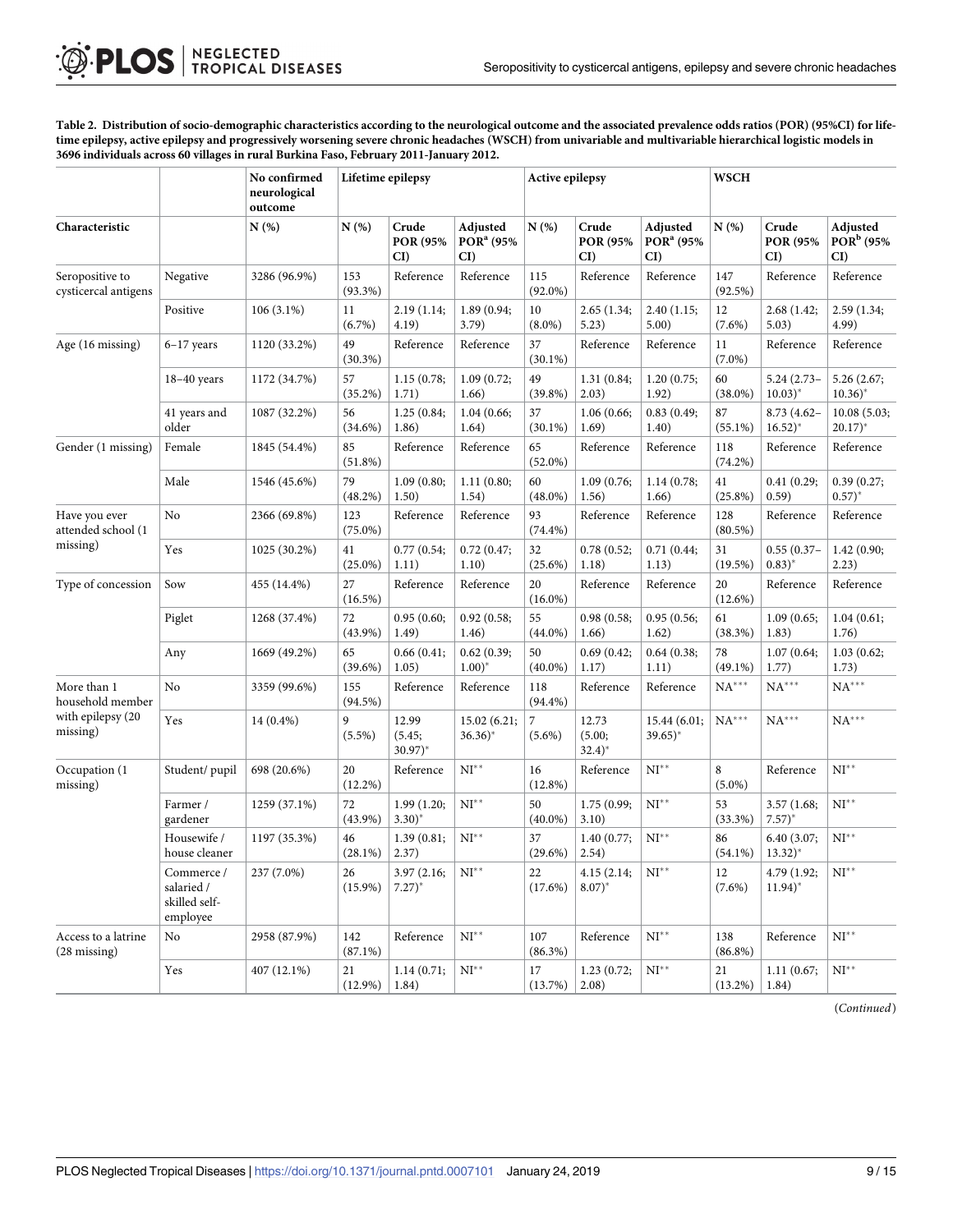|                                                      |                                    | No confirmed<br>neurological<br>outcome | Lifetime epilepsy |                                   |                                 | Active epilepsy    |                                   |                                 | <b>WSCH</b>      |                                   |                               |
|------------------------------------------------------|------------------------------------|-----------------------------------------|-------------------|-----------------------------------|---------------------------------|--------------------|-----------------------------------|---------------------------------|------------------|-----------------------------------|-------------------------------|
| Characteristic                                       |                                    | N(%)                                    | N(%)              | Crude<br>POR (95%<br>CI           | Adjusted<br>$PORa$ (95%)<br>CI) | N(%)               | Crude<br>POR (95%<br>CI           | Adjusted<br>$PORa$ (95%)<br>CI) | N(%)             | Crude<br><b>POR (95%)</b><br>CI   | Adjusted<br>$PORb$ (95%<br>CI |
| Where pork<br>consumption takes<br>place (3 missing) | Never ate pork                     | 820 (24.2%)                             | 44<br>$(26.8\%)$  | Reference                         | $NI**$                          | 34<br>(27.2%)      | Reference                         | $NI^{**}$                       | 36<br>(22.6%)    | Reference                         | $NI^*$                        |
|                                                      | At home only                       | 1191 (35.1%)                            | 26<br>$(15.9\%)$  | 0.36(0.22;<br>$(0,60)^*$          | $NI^{**}$                       | 20<br>$(16.0\%)$   | 0.30(0.16;<br>$(0.54)^*$          | $NI^{**}$                       | 42<br>$(26.4\%)$ | 0.77(0.48;<br>1.24)               | $NI^*$                        |
|                                                      | In other home                      | 399 (11.8%)                             | 10<br>$(6.1\%)$   | 0.38(0.18;<br>$(0.77)^*$          | $\mathrm{NI}^{**}$              | 5<br>$(4.0\%)$     | 0.21(0.08;<br>$0.55$ <sup>*</sup> | $NI^{**}$                       | 23<br>(14.5%)    | 1.17(0.66;<br>2.07)               | $NI^*$                        |
|                                                      | At the village<br>market           | 556 (16.4%)                             | 19<br>$(11.6\%)$  | 0.57(0.32;<br>$(0.99)^*$          | $NI^{**}$                       | 15 (12.<br>$0\%$ ) | 0.48(0.25;<br>$(0.91)^*$          | $NI^{**}$                       | 25<br>$(15.7\%)$ | 0.97(0.57;<br>1.67)               | $NI^*$                        |
|                                                      | At market of<br>another village    | 191 (5.6%)                              | 14<br>$(8.5\%)$   | 1.13(0.60;<br>2.14)               | $NI^{**}$                       | 6<br>$(4.8\%)$     | 0.51(0.20;<br>1.27)               | $NI^*$                          | 11<br>$(6.9\%)$  | 1.24(0.60;<br>2.54)               | $NI^*$                        |
|                                                      | Ate pork<br>before, not<br>anymore | 232 (6.9%)                              | 51<br>$(31.1\%)$  | 3.58(2.30;<br>$5.57$ <sup>*</sup> | $NI^{**}$                       | 45<br>$(36.0\%)$   | 3.60(2.19;<br>$5.93$ <sup>*</sup> | $NI^{**}$                       | 22<br>$(13.8\%)$ | 2.15(1.22;<br>$3.78$ <sup>*</sup> | $NI^*$                        |

#### <span id="page-9-0"></span>**Table 2.** (Continued)

a Adjusted for age groups, gender, school attendance, concession type and the number of people with epilepsy in the household as reported by the chief of the household. **bAdjusted for age groups, gender, school attendance and concession type.** 

� The 95% confidence interval does not include 1.

NI\*\*: Not included

NA\*\*\*: Not applicable

<https://doi.org/10.1371/journal.pntd.0007101.t002>

#### **Discussion**

To our knowledge, this is the first study to examine the association between seropositivity to cysticercal antigens and two neurological disorders, epilepsy and WSCH, in a large community-based study in Sub-Saharan Africa.

Our study found a positive association between seropositivity to cysticercal antigens and epilepsy in the univariable hierarchical model. However, the strength of the association was weaker, albeit within the range, of that found in prevalence case-control studies conducted in three villages of Burkina Faso (POR = 3.4 (95%CI: 1.1–8.9)) and in one division of Burundi  $(POR = 3.8 (95\% CI: 2.7-5.1)) [18,19]$  $(POR = 3.8 (95\% CI: 2.7-5.1)) [18,19]$  $(POR = 3.8 (95\% CI: 2.7-5.1)) [18,19]$  $(POR = 3.8 (95\% CI: 2.7-5.1)) [18,19]$  $(POR = 3.8 (95\% CI: 2.7-5.1)) [18,19]$ . Our estimate was however stronger than the association between the presence of antibodies to cysticercosis and epilepsy found in a prevalence casecontrol study conducted in Cameroon (OR: 1.3 ((95%CI: 0.6–3.0)) [[19](#page-13-0)[,39\]](#page-14-0).

Unlike what was reported in two studies conducted in SSA  $[18,19]$  $[18,19]$ , the strength of the association between seropositivity to cysticercal antigens and lifetime epilepsy became statistically non-significant in a model adjusting for the minimal set of confounding variables identified in the DAG. This decrease in the magnitude of the association might be partly due to our data since we did not observe a statistically significant association between gender, age and school attendance and the outcome among the non-exposed subjects, making this analysis possibly biased through over-adjustment [\[40\]](#page-14-0). However, the association remained significant for active epilepsy. The association between seropositivity to cysticercal antigens and active epilepsy, though previously reported, is somewhat counterintuitive since circulating antigens are typically detected when cysts are viable [[13](#page-12-0)[,34\]](#page-13-0) while most NCC-associated seizures are believed to occur when cysts start degenerating [\[13\]](#page-12-0). However, NCC-associated seizures may also be the result of inflammation around cysts at the vesicular stage, especially in the case of massive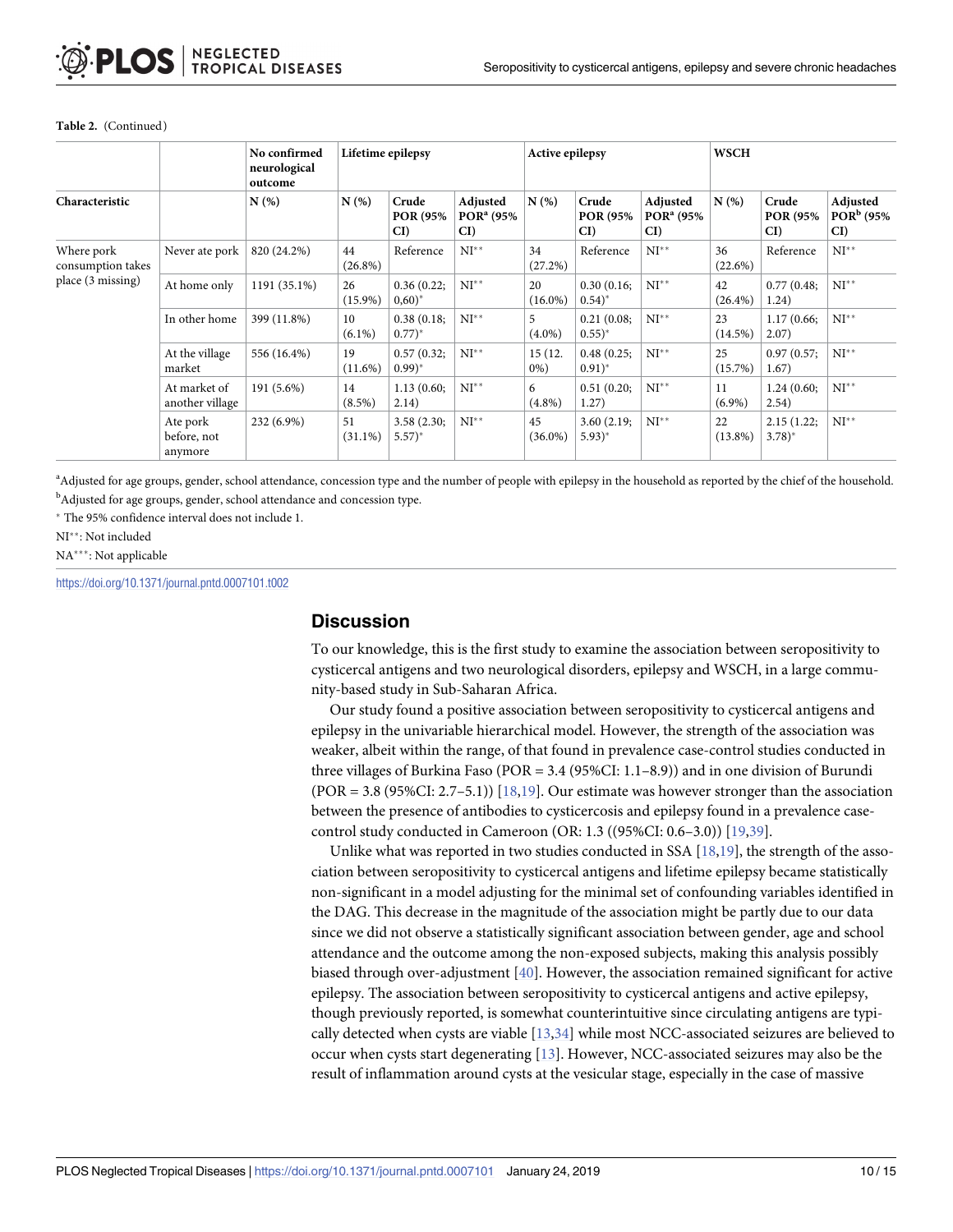<span id="page-10-0"></span>infections [[13](#page-12-0)]. Moreover, individuals with epilepsy may have had multiple cysts at different stages, either through re-infection or due to varying speeds at which cysts degenerate.

Our study is the first to report an association between seropositivity to cysticercal antigens and WSCH. Our prevalence estimate for WSCH was 4.3%. As previously discussed [[23](#page-13-0)], since we aimed to capture NCC-associated WSCH, our definition of headaches was different from what had been used in other studies. However, our estimate was slightly higher, but within the range, to the lifetime migraine prevalence estimate of 3.3% (95%CI: 2.4% –4.6%) in Benin [[41](#page-14-0)], and lower than the lifetime migraine prevalence estimate of 5.3% (95%CI: 5.0%– 5.6%) in Nigeria [\[42\]](#page-14-0). Only one prior study explored the association between seropositivity to cysticercosis antibodies, using enzyme-linked immunolectrotransfer blot testing, and migraines. In that cross-sectional study conducted in Ecuador, the POR was estimated at 3.1 (95%CI: 1.1– 8.5) [[21](#page-13-0)]. These results are consistent with our findings although [[23](#page-13-0)] actually examining exposure to cysticercosis instead of seropositivity to cysticercal antigens as measured in our study.

The estimated POR remained very similar in our multivariable model adjusting for confounding variables identified with the DAG. In this case, however, age and gender were associated with the outcome among the unexposed, making these variables confounders in our data. Headaches might be caused by the presence of cysts in the ventricles or sub-arachnoid space which is associated with increased intra-cranial pressure or an inflammatory response [\[13\]](#page-12-0). Detection of cysticercal antigens in the cerebral spinal fluid or serum has been shown to be highly sensitive and specific for the detection of subarachnoid NCC [\[14\]](#page-12-0) and active parenchymal lesions [[34](#page-13-0)]. Our findings might be the result of cysts at different stages of development, either through re-infection or due to varying speeds at which cysts degenerate, or to extraparenchymal NCC. In addition, a recent matched prevalence case-control study conducted in one rural Ecuadorian village demonstrated a significant association between calcified NCC (without viable lesions) and lifetime, current and intense headaches [\[22\]](#page-13-0). This finding could suggest that WSCH are the result of infection with less cystic lesions or perhaps "older" active lesions. It is also be possible that circulating antigens remain in a few cases of calcified NCC, or that some antigens sporadically released by calcified cysts may be present in the serum of some cases with calcified NCC [[43](#page-14-0)].

Our study has some limitations. First, the sampling design might have led to selection bias because concession sampling was based on the presence of pigs. We mitigated the effect of this bias on the PORs by adjusting for the type of concession in all of our models. Second, seropositivity to cysticercal antigens was used as a proxy for NCC. Serological tests for circulating cysticercal antigens are not very sensitive for the detection of non-viable parenchymal cysts and low number of cysts [[44\]](#page-14-0). However, imaging such as CT-scans could only be offered to people with symptoms, and in the context of Burkina Faso, several people with symptoms refused to travel to receive imaging for fear of stigmatization. In our study, about 30% of individuals with confirmed epilepsy or WSCH did not get a CT-scan of the brain to measure NCC. Moreover, CT-scans are not very sensitive for the detection of live cysts or extraparenchymal cysts [[45](#page-14-0)]. Therefore, seropositivity to cysticercal antigens allowed us to examine the association between seropositivity to cysticercal antigens and two neurological symptoms in the larger population. However, the associations observed for epilepsy and WSCH cannot be conclusively attributable to NCC. Third, we did not account for misclassification error of the exposure. We ran models that accounted for misclassification error for the outcome and did not find it to be an important bias in our study. Therefore, since our results were similar to other published studies, misclassification error of the exposure might also not be an important bias. Finally, the cross-sectional nature of our data did not allow for the assessment of temporality between the exposure and outcomes. Therefore, individuals with epilepsy and WSCH might have had their condition due to another cause that occurred prior to cysticercosis. In addition, it is possible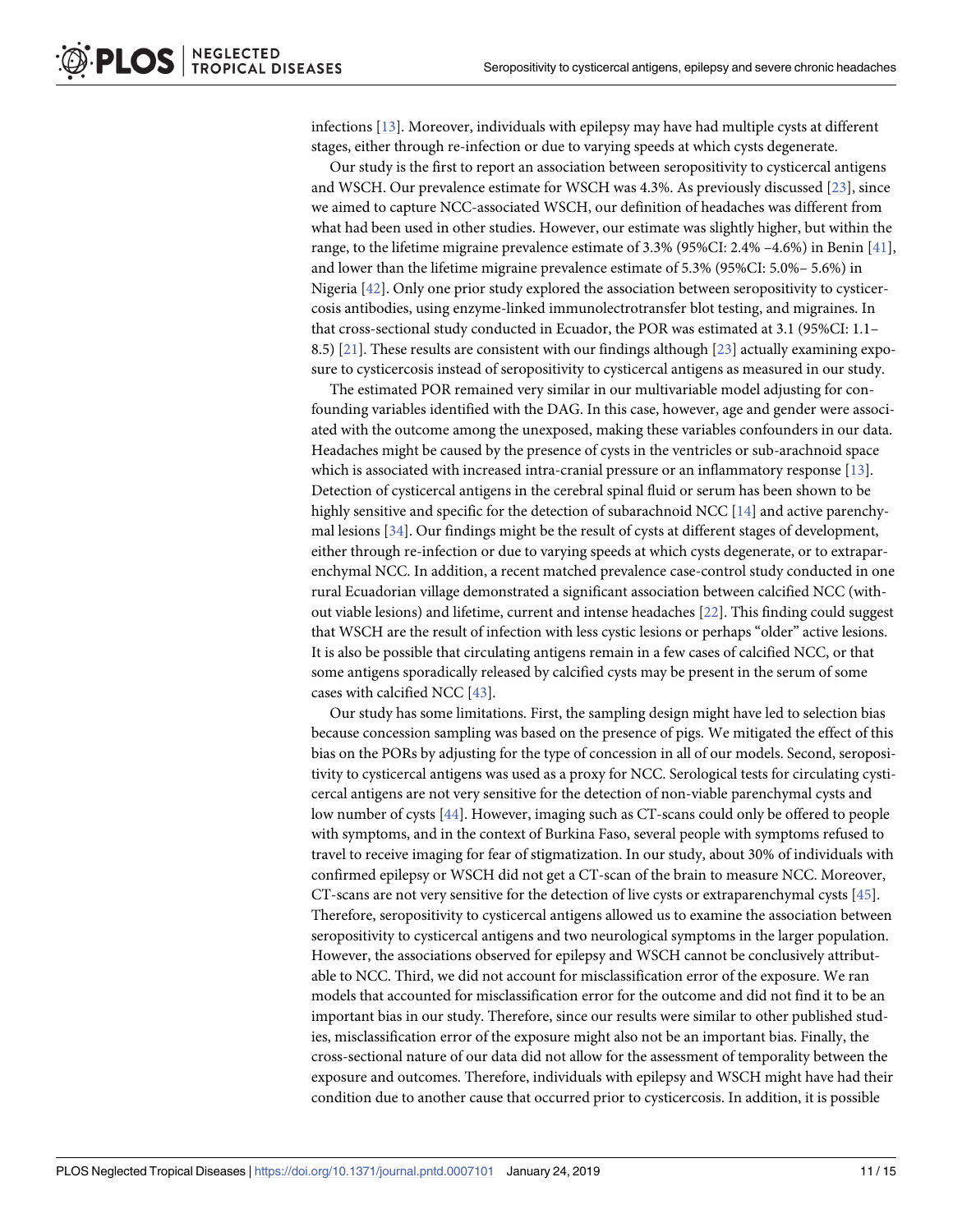that people with severe epilepsy are more at risk of acquiring cysticercosis due to increased exposure to contaminated food or the environment.

Our study also has several strengths. It is the first to report multivariable associations between seropositivity to cysticercal antigens for both epilepsy and WSCH. The few studies that examined the association between seropositivity to cysticercal antigens and epilepsy found a positive association, and we found that the association was very similar for active epilepsy. This study was also conducted in 60 villages and among more than three-thousand individuals, providing the power to detect associations between an exposure and outcome that were both relatively rare.

Our study supported the hypothesis that seropositivity to cysticercal antigens is associated with epilepsy and WSCH. Cohort studies examining sero-conversion to cysticercal antigens and its association with the development of these two neurological disorders are needed to better measure the magnitude of this association in rural communities of SSA.

#### **Supporting information**

**S1 [Checklist.](http://journals.plos.org/plosntds/article/asset?unique&id=info:doi/10.1371/journal.pntd.0007101.s001) STROBE checklist.** (DOC)

**S1 [Dataset.](http://journals.plos.org/plosntds/article/asset?unique&id=info:doi/10.1371/journal.pntd.0007101.s002) Table with individual level variables: Province, Village, school history, gender, age group, occupation, latrine access, pork consumption location, serological consent, household with more than one epilepsy member, concession type, screening result, physician examination, physician confirmation result, Ag-ELISA result, active epilepsy confirmation result.**

(XLS)

#### **Acknowledgments**

We would like to thank all of the participants in the study for taking the time to complete the screening questionnaires and to provide blood samples. We would also like to thank the field team for implementing the study. Thank you for Henri Some´ for programming the PDAs and for preparing the databases.

#### **Author Contributions**

**Conceptualization:** Ida Sahlu, Hélène Carabin, Rasmané Ganaba, Pierre-Marie Preux, Zekiba Tarnagda, Sarah Gabriël, Pierre Dorny, Athanase Millogo.

Data curation: Ida Sahlu, Hélène Carabin, Rasmané Ganaba, Assana Kone Cissé, Zekiba Tarnagda, Veronique Dermauw, Pierre Dorny, Athanase Millogo.

**Formal analysis:** Ida Sahlu, Hélène Carabin.

**Funding acquisition:** Ida Sahlu, Hélène Carabin, Rasmané Ganaba, Athanase Millogo.

**Investigation:** Pierre-Marie Preux, Assana Kone Cisse´, Pierre Dorny, Athanase Millogo.

Methodology: Ida Sahlu, Hélène Carabin, Rasmané Ganaba, Pierre Dorny, Cici Bauer, Athanase Millogo.

Project administration: Hélène Carabin, Rasmané Ganaba.

**Resources:** Rasmané Ganaba, Athanase Millogo.

**Supervision:** Hélène Carabin, Cici Bauer, Athanase Millogo.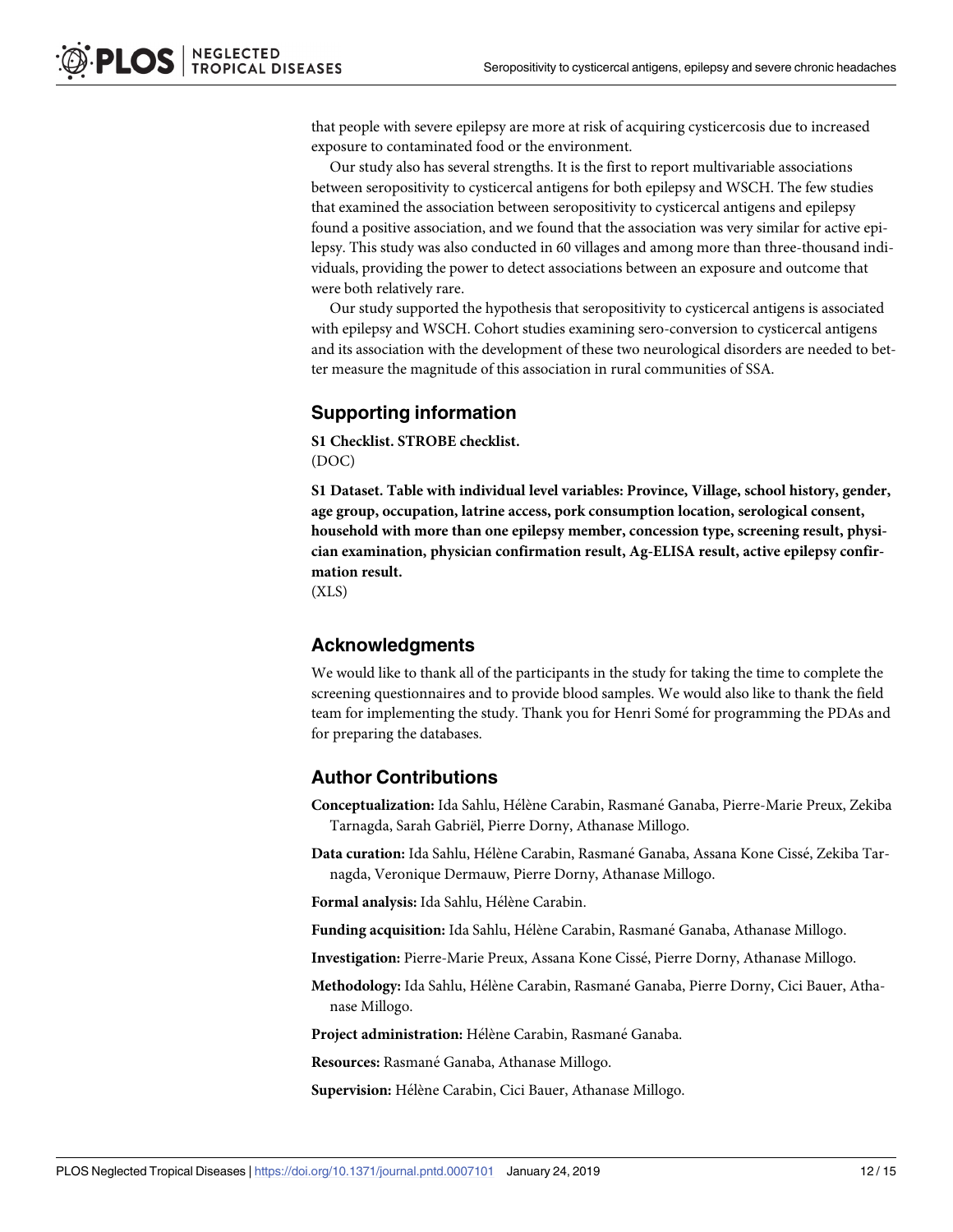<span id="page-12-0"></span>Validation: Ida Sahlu, Hélène Carabin, Rasmané Ganaba, Pierre-Marie Preux, Assana Kone Cisse´, Zekiba Tarnagda, Cici Bauer.

**Visualization:** Ida Sahlu, Hélène Carabin.

- **Writing original draft:** Ida Sahlu, Hélène Carabin.
- **Writing – review & editing:** Ida Sahlu, He´lène Carabin, Rasmane´ Ganaba, Pierre-Marie Preux, Assana Kone Cissé, Zekiba Tarnagda, Sarah Gabriël, Veronique Dermauw, Pierre Dorny, Cici Bauer, Athanase Millogo.

#### **References**

- **[1](#page-1-0).** Ngugi AK, Bottomley C, Kleinschmidt I, Sander JW, Newton CR (2010) Estimation of the burden of active and life-time epilepsy: a meta-analytic approach. Epilepsia 51: 883–890. [https://doi.org/10.1111/](https://doi.org/10.1111/j.1528-1167.2009.02481.x) [j.1528-1167.2009.02481.x](https://doi.org/10.1111/j.1528-1167.2009.02481.x) PMID: [20067507](http://www.ncbi.nlm.nih.gov/pubmed/20067507)
- **[2](#page-1-0).** Ngugi AK, Bottomley C, Kleinschmidt I, Wagner RG, Kakooza-Mwesige A, et al. (2013) Prevalence of active convulsive epilepsy in sub-Saharan Africa and associated risk factors: cross-sectional and casecontrol studies. Lancet Neurol 12: 253–263. [https://doi.org/10.1016/S1474-4422\(13\)70003-6](https://doi.org/10.1016/S1474-4422(13)70003-6) PMID: [23375964](http://www.ncbi.nlm.nih.gov/pubmed/23375964)
- **3.** Bharucha N, Odermatt P, Preux PM (2014) Methodological difficulties in the conduct of neuroepidemiological studies in low- and middle-income countries. Neuroepidemiology 42: 7-15. [https://doi.org/10.](https://doi.org/10.1159/000355921) [1159/000355921](https://doi.org/10.1159/000355921) PMID: [24356059](http://www.ncbi.nlm.nih.gov/pubmed/24356059)
- **[4](#page-1-0).** Mateen FJ, Dua T, Steiner T, Saxena S (2008) Headache disorders in developing countries: research over the past decade. Cephalalgia 28: 1107–1114. <https://doi.org/10.1111/j.1468-2982.2008.01681.x> PMID: [18727634](http://www.ncbi.nlm.nih.gov/pubmed/18727634)
- **[5](#page-1-0).** Stovner L, Hagen K, Jensen R, Katsarava Z, Lipton R, et al. (2007) The global burden of headache: a documentation of headache prevalence and disability worldwide. Cephalalgia 27: 193–210. [https://doi.](https://doi.org/10.1111/j.1468-2982.2007.01288.x) [org/10.1111/j.1468-2982.2007.01288.x](https://doi.org/10.1111/j.1468-2982.2007.01288.x) PMID: [17381554](http://www.ncbi.nlm.nih.gov/pubmed/17381554)
- **[6](#page-1-0).** Winkler AS, Dent W, Stelzhammer B, Kerschbaumsteiner K, Meindl M, et al. (2010) Prevalence of migraine headache in a rural area of northern Tanzania: a community-based door-to-door survey. Cephalalgia 30: 582–592. <https://doi.org/10.1111/j.1468-2982.2009.01994.x> PMID: [19735479](http://www.ncbi.nlm.nih.gov/pubmed/19735479)
- **7.** Winkler A, Stelzhammer B, Kerschbaumsteiner K, Meindl M, Dent W, et al. (2009) The prevalence of headache with emphasis on tension-type headache in rural Tanzania: a community-based study. Cephalalgia 29: 1317–1325. <https://doi.org/10.1111/j.1468-2982.2009.01885.x> PMID: [19438921](http://www.ncbi.nlm.nih.gov/pubmed/19438921)
- **8.** Tekle Haimanot R, Seraw B, Forsgren L, Ekbom K, Ekstedt J (1995) Migraine, chronic tension-type headache, and cluster headache in an Ethiopian rural community. Cephalalgia 15: 482–488. [https://](https://doi.org/10.1046/j.1468-2982.1995.1506482.x) [doi.org/10.1046/j.1468-2982.1995.1506482.x](https://doi.org/10.1046/j.1468-2982.1995.1506482.x) PMID: [8706111](http://www.ncbi.nlm.nih.gov/pubmed/8706111)
- **[9](#page-1-0).** Dent W, Spiss H, Helbok R, Matuja W, Scheunemann S, et al. (2004) Prevalence of migraine in a rural area in South Tanzania: a door-to-door survey. Cephalalgia 24: 960–966. [https://doi.org/10.1111/j.](https://doi.org/10.1111/j.1468-2982.2004.00775.x) [1468-2982.2004.00775.x](https://doi.org/10.1111/j.1468-2982.2004.00775.x) PMID: [15482359](http://www.ncbi.nlm.nih.gov/pubmed/15482359)
- **[10](#page-1-0).** Preux PM, Druet-Cabanac M (2005) Epidemiology and aetiology of epilepsy in sub-Saharan Africa. Lancet Neurol 4: 21–31. [https://doi.org/10.1016/S1474-4422\(04\)00963-9](https://doi.org/10.1016/S1474-4422(04)00963-9) PMID: [15620854](http://www.ncbi.nlm.nih.gov/pubmed/15620854)
- **[11](#page-1-0).** Garcia HH, Gonzalez AE, Evans CA, Gilman RH, Cysticercosis Working Group in P (2003) Taenia solium cysticercosis. Lancet 362: 547–556. [https://doi.org/10.1016/S0140-6736\(03\)14117-7](https://doi.org/10.1016/S0140-6736(03)14117-7)
- **[12](#page-1-0).** DeGiorgio CM, Medina MT, Duron R, Zee C, Escueta SP (2004) Neurocysticercosis. Epilepsy Curr 4: 107–111. <https://doi.org/10.1111/j.1535-7597.2004.43008.x> PMID: [16059465](http://www.ncbi.nlm.nih.gov/pubmed/16059465)
- **[13](#page-1-0).** Garcia HH, Nash TE, Del Brutto OH (2014) Clinical symptoms, diagnosis, and treatment of neurocysticercosis. Lancet Neurol 13: 1202–1215. [https://doi.org/10.1016/S1474-4422\(14\)70094-8](https://doi.org/10.1016/S1474-4422(14)70094-8) PMID: [25453460](http://www.ncbi.nlm.nih.gov/pubmed/25453460)
- **[14](#page-2-0).** Garcia HH, Del Brutto OH, Cysticercosis Working Group in P (2005) Neurocysticercosis: updated concepts about an old disease. Lancet Neurol 4: 653–661. [https://doi.org/10.1016/S1474-4422\(05\)70194-](https://doi.org/10.1016/S1474-4422(05)70194-0) [0](https://doi.org/10.1016/S1474-4422(05)70194-0) PMID: [16168934](http://www.ncbi.nlm.nih.gov/pubmed/16168934)
- **[15](#page-2-0).** Carabin H, Ndimubanzi PC, Budke CM, Nguyen H, Qian Y, et al. (2011) Clinical manifestations associated with neurocysticercosis: a systematic review. PLoS Negl Trop Dis 5: e1152. [https://doi.org/10.](https://doi.org/10.1371/journal.pntd.0001152) [1371/journal.pntd.0001152](https://doi.org/10.1371/journal.pntd.0001152) PMID: [21629722](http://www.ncbi.nlm.nih.gov/pubmed/21629722)
- **[16](#page-2-0).** Quet F, Guerchet M, Pion SD, Ngoungou EB, Nicoletti A, et al. (2010) Meta-analysis of the association between cysticercosis and epilepsy in Africa. Epilepsia 51: 830–837. [https://doi.org/10.1111/j.1528-](https://doi.org/10.1111/j.1528-1167.2009.02401.x) [1167.2009.02401.x](https://doi.org/10.1111/j.1528-1167.2009.02401.x) PMID: [19919664](http://www.ncbi.nlm.nih.gov/pubmed/19919664)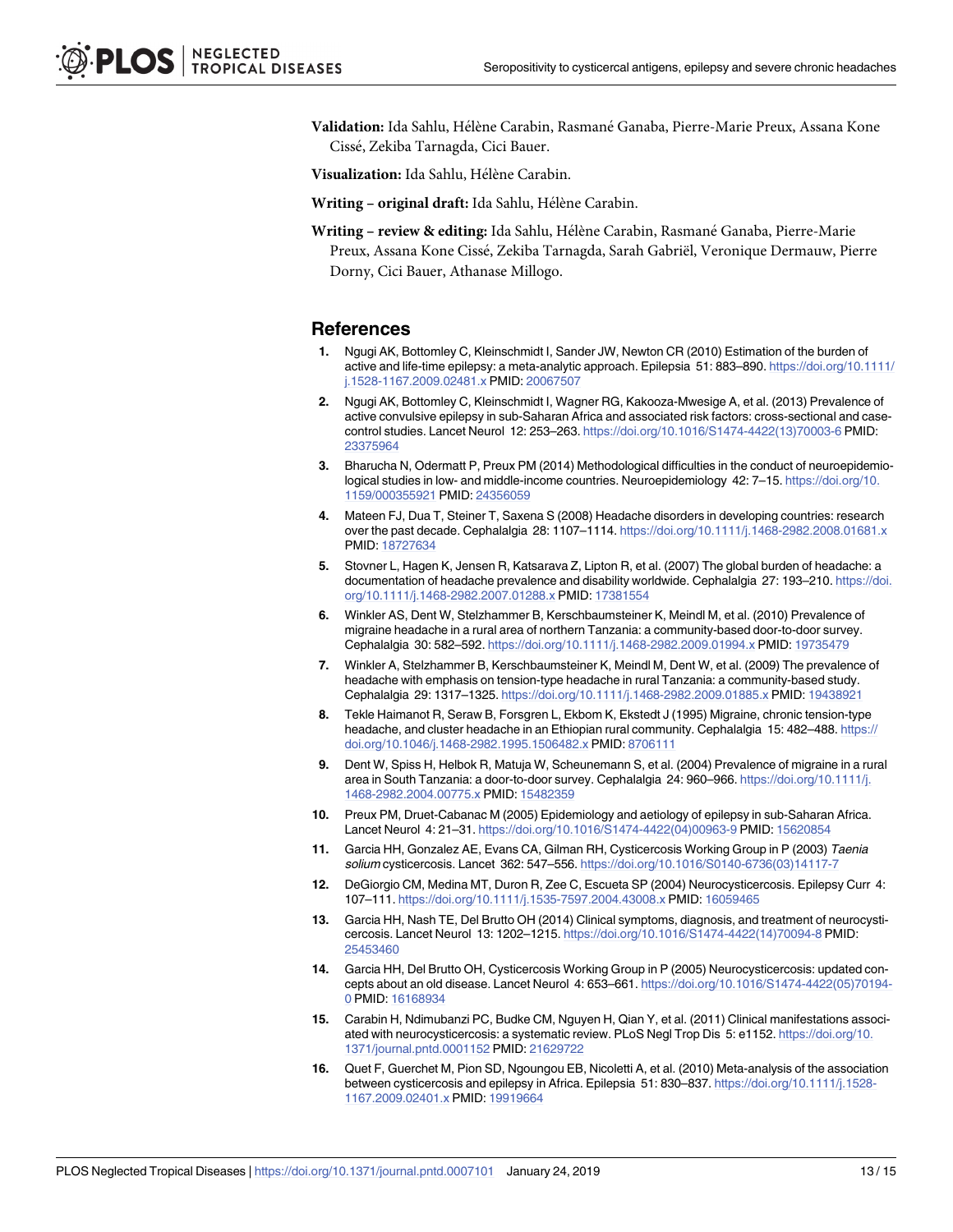- <span id="page-13-0"></span>**[17](#page-2-0).** Debacq G, Moyano LM, Garcia HH, Boumediene F, Marin B, et al. (2017) Systematic review and metaanalysis estimating association of cysticercosis and neurocysticercosis with epilepsy. PLoS Negl Trop Dis 11: e0005153. <https://doi.org/10.1371/journal.pntd.0005153> PMID: [28267746](http://www.ncbi.nlm.nih.gov/pubmed/28267746)
- **[18](#page-2-0).** Nitiema P, Carabin H, Hounton S, Praet N, Cowan LD, et al. (2012) Prevalence case-control study of epilepsy in three Burkina Faso villages. Acta Neurol Scand 126: 270–278. [https://doi.org/10.1111/j.](https://doi.org/10.1111/j.1600-0404.2011.01639.x) [1600-0404.2011.01639.x](https://doi.org/10.1111/j.1600-0404.2011.01639.x) PMID: [22289127](http://www.ncbi.nlm.nih.gov/pubmed/22289127)
- **[19](#page-3-0).** Nsengiyumva G, Druet-Cabanac M, Ramanankandrasana B, Bouteille B, Nsizabira L, et al. (2003) Cysticercosis as a major risk factor for epilepsy in Burundi, east Africa. Epilepsia 44: 950–955. PMID: [12823579](http://www.ncbi.nlm.nih.gov/pubmed/12823579)
- **[20](#page-2-0).** Aranda-Alvarez JG, Tapia-Romero R, Alcantara-Anguiano I, Meza-Lucas A, Mata-Ruiz O, et al. (1995) Human cysticercosis: risk factors associated with circulating serum antigens in an open community of San Luis Potosi, Mexico. Ann Trop Med Parasitol 89: 689–692. PMID: [8745945](http://www.ncbi.nlm.nih.gov/pubmed/8745945)
- **[21](#page-2-0).** Cruz ME, Cruz I, Preux PM, Schantz P, Dumas M (1995) Headache and cysticercosis in Ecuador, South America. Headache 35: 93–97. PMID: [7737869](http://www.ncbi.nlm.nih.gov/pubmed/7737869)
- **[22](#page-2-0).** Del Brutto OH, Robles AM, Mera RM, Costa AF, Darsan E, et al. (2018) Calcified Neurocysticercosis and Headache in an Endemic Village: A Case-Control Study Nested to a Population-Based Cohort. Am J Trop Med Hyg 99: 729–734. <https://doi.org/10.4269/ajtmh.18-0310> PMID: [29943721](http://www.ncbi.nlm.nih.gov/pubmed/29943721)
- **[23](#page-2-0).** Carabin H, Millogo A, Ngowi HA, Bauer C, Dermauw V, et al. (2018) Effectiveness of a communitybased educational programme in reducing the cumulative incidence and prevalence of human Taenia solium cysticercosis in Burkina Faso in 2011-14 (EFECAB): a cluster-randomised controlled trial. Lancet Glob Health 6: e411–e425. [https://doi.org/10.1016/S2214-109X\(18\)30027-5](https://doi.org/10.1016/S2214-109X(18)30027-5) PMID: [29530423](http://www.ncbi.nlm.nih.gov/pubmed/29530423)
- **[24](#page-2-0).** Ngowi H, Ozbolt I, Millogo A, Dermauw V, Some T, et al. (2017) Development of a health education intervention strategy using an implementation research method to control taeniasis and cysticercosis in Burkina Faso. Infect Dis Poverty 6: 95. <https://doi.org/10.1186/s40249-017-0308-0> PMID: [28569208](http://www.ncbi.nlm.nih.gov/pubmed/28569208)
- **[25](#page-2-0).** Carabin H, Millogo A, Cisse A, Gabriel S, Sahlu I, et al. (2015) Prevalence of and Factors Associated with Human Cysticercosis in 60 Villages in Three Provinces of Burkina Faso. PLoS Negl Trop Dis 9: e0004248. <https://doi.org/10.1371/journal.pntd.0004248> PMID: [26588468](http://www.ncbi.nlm.nih.gov/pubmed/26588468)
- **[26](#page-3-0).** Preux PM (2000) [Questionnaire in a study of epilepsy in tropical countries]. Bull Soc Pathol Exot 93: 276–278. PMID: [11204728](http://www.ncbi.nlm.nih.gov/pubmed/11204728)
- **[27](#page-3-0).** Millogo A, Nitiema P, Carabin H, Boncoeur-Martel MP, Rajshekhar V, et al. (2012) Prevalence of neurocysticercosis among people with epilepsy in rural areas of Burkina Faso. Epilepsia 53: 2194–2202. <https://doi.org/10.1111/j.1528-1167.2012.03687.x> PMID: [23148555](http://www.ncbi.nlm.nih.gov/pubmed/23148555)
- **[28](#page-3-0).** Singh G, Prabhakar S (2002) Taenia solium cysticercosis: from basic to clinical science. Wallingford; New York, NY: CABI Pub. xv, 457 p. p.
- **[29](#page-3-0).** Fisher RS, van Emde Boas W, Blume W, Elger C, Genton P, et al. (2005) Epileptic seizures and epilepsy: definitions proposed by the International League Against Epilepsy (ILAE) and the International Bureau for Epilepsy (IBE). Epilepsia 46: 470–472. <https://doi.org/10.1111/j.0013-9580.2005.66104.x> PMID: [15816939](http://www.ncbi.nlm.nih.gov/pubmed/15816939)
- **[30](#page-3-0).** Yemadje LP, Houinato D, Boumediene F, Ngoungou EB, Preux PM, et al. (2012) Prevalence of epilepsy in the 15 years and older in Benin: a door-to-door nationwide survey. Epilepsy Res 99: 318–326. <https://doi.org/10.1016/j.eplepsyres.2011.12.012> PMID: [22281063](http://www.ncbi.nlm.nih.gov/pubmed/22281063)
- **[31](#page-3-0).** Fisher RS, Acevedo C, Arzimanoglou A, Bogacz A, Cross JH, et al. (2014) ILAE Official Report: A practical clinical definition of epilepsy. Epilepsia 55: 475–482. <https://doi.org/10.1111/epi.12550> PMID: [24730690](http://www.ncbi.nlm.nih.gov/pubmed/24730690)
- **[32](#page-3-0).** Dermauw V, Carabin H, Cisse A, Millogo A, Tarnagda Z, et al. (2018) Evaluating the Recombinant T24H Enzyme-Linked Immunoelectrotransfer Blot Assay for the Diagnosis of Neurocysticercosis in a Panel of Samples from a Large Community-Based Randomized Control Trial in 60 Villages in Burkina Faso. Am J Trop Med Hyg 98: 565–569. <https://doi.org/10.4269/ajtmh.17-0541> PMID: [29280427](http://www.ncbi.nlm.nih.gov/pubmed/29280427)
- **[33](#page-3-0).** Jensen R, Stovner LJ (2008) Epidemiology and comorbidity of headache. Lancet Neurol 7: 354–361. [https://doi.org/10.1016/S1474-4422\(08\)70062-0](https://doi.org/10.1016/S1474-4422(08)70062-0) PMID: [18339350](http://www.ncbi.nlm.nih.gov/pubmed/18339350)
- **[34](#page-3-0).** Gabriel S, Blocher J, Dorny P, Abatih EN, Schmutzhard E, et al. (2012) Added value of antigen ELISA in the diagnosis of neurocysticercosis in resource poor settings. PLoS Negl Trop Dis 6: e1851. [https://](https://doi.org/10.1371/journal.pntd.0001851) [doi.org/10.1371/journal.pntd.0001851](https://doi.org/10.1371/journal.pntd.0001851) PMID: [23094118](http://www.ncbi.nlm.nih.gov/pubmed/23094118)
- **[35](#page-3-0).** Dorny P, Phiri IK, Vercruysse J, Gabriel S, Willingham AL 3rd, et al. (2004) A Bayesian approach for estimating values for prevalence and diagnostic test characteristics of porcine cysticercosis. Int J Parasitol 34: 569–576. <https://doi.org/10.1016/j.ijpara.2003.11.014> PMID: [15064121](http://www.ncbi.nlm.nih.gov/pubmed/15064121)
- **[36](#page-3-0).** Praet N, Kanobana K, Kabwe C, Maketa V, Lukanu P, et al. (2010) Taenia solium Cysticercosis in the Democratic Republic of Congo: How Does Pork Trade Affect the Transmission of the Parasite? Plos Neglected Tropical Diseases 4.